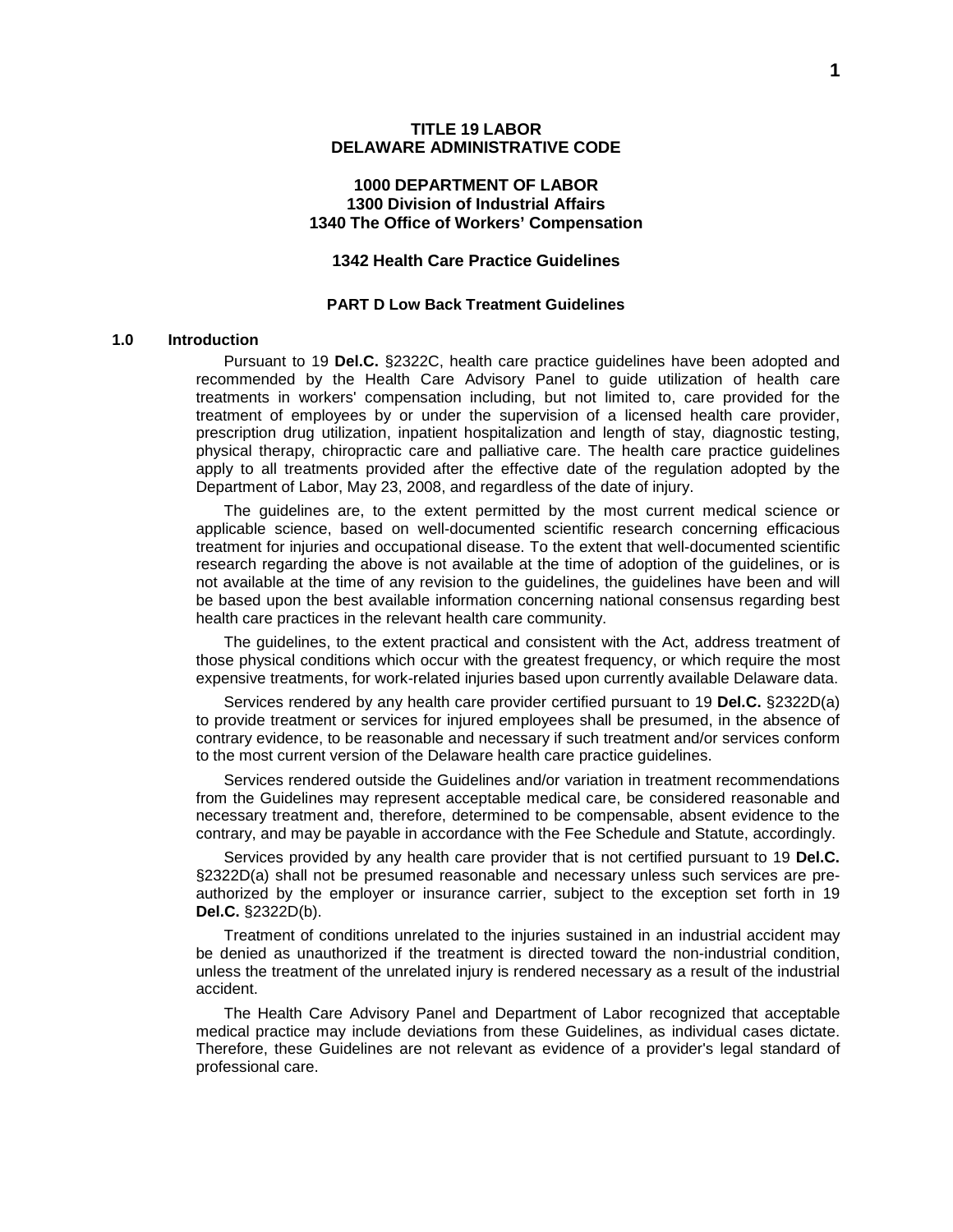**2**

In accordance with the requirements of the Act, the development of the health care guidelines has been directed by a predominantly medical or other health professional panel, with recommendations then made to the Health Care Advisory Panel.

## **2.0 General Guideline Principles**

- 2.1 **TREATMENT PARAMETER** With respect to Therapy (Active or Passive), time frames/visits for specific interventions commence once treatments have been initiated, not on the date of injury. Obviously, duration will be impacted by patient compliance, as well as comorbitities and availability of services. Clinical judgment may substantiate the need to accelerate or decelerate modify the time frames total number of visits discussed in this document. The majority of injured workers with low back pain often will achieve resolution of their condition within 8 to 24 visits (Guide to Physical Therapy Practice – Second Edition). It is anticipated that most injured workers will not require the maximum number of visits described in these guidelines. They are designed to be a ceiling and care extending beyond the maximum allowed visits may warrant utilization review.
- 2.2 **ACTIVE INTERVENTIONS** emphasizing patient responsibility, such as therapeutic exercise and/or functional treatment, are generally emphasized over passive modalities, especially as treatment progresses. Generally, passive interventions are viewed as a means to facilitate progress in an active rehabilitation program with concomitant attainment of objective functional gains. All rehabilitation programs must incorporate "Active Interventions" no later than twelve visits three weeks after the onset of treatment. Reimbursement for passive modalities only after the first twelve visits three weeks of treatment without clear evidence of Active Interventions will require supportive documentation.
- 2.3 **ACTIVE THERAPEUTIC EXERCISE PROGRAM** goals should incorporate patient strength, endurance, flexibility, coordination, and education. This includes functional application in vocational or community settings.
- 2.4 **POSITIVE PATIENT RESPONSE** results are defined primarily as functional gains that can be objectively measured. Objective functional gains include, but are not limited to, positional tolerances, range of motion (ROM), strength, endurance, activities of daily living, cognition, behavior, and efficiency/velocity measures that can be quantified. Subjective reports of pain and function should be considered and given relative weight when the pain has anatomic and physiologic correlation.
- 2.5 **RE-EVALUATE TREATMENT EVERY 3 TO 4 WEEKS** With respect to Therapy (Active or Passive), if a given treatment or modality is not producing positive results within 3 to 4 weeks, the treatment may be either modified or discontinued. Reconsideration of diagnosis should also occur in the event of poor response to a seemingly rational intervention.
- 2.6 **SURGICAL INTERVENTIONS** should be contemplated within the context of expected functional outcome and not purely for the purpose of pain relief. The concept of "cure" with respect to surgical treatment by itself is generally a misnomer. All operative interventions must be based upon positive correlation of clinical findings, clinical course, and diagnostic tests. A comprehensive assimilation of these factors must lead to a specific diagnosis with positive identification of pathologic conditions.
- 2.7 **SIX-MONTH TIME FRAME** The prognosis drops precipitously for returning an injured worker to work once he/she has been temporarily totally disabled for more than six months. The emphasis within these guidelines is to move patients along a continuum of care and return to work within a six-month time frame, whenever possible. It is important to note that time frames may not be pertinent to injuries that do not involve work-time loss or are not occupationally related.
- 2.8 **RETURN-TO-WORK** Is therapeutic, assuming the work is not likely to aggravate the basic problem or increase long-term pain. The following physical limitations should be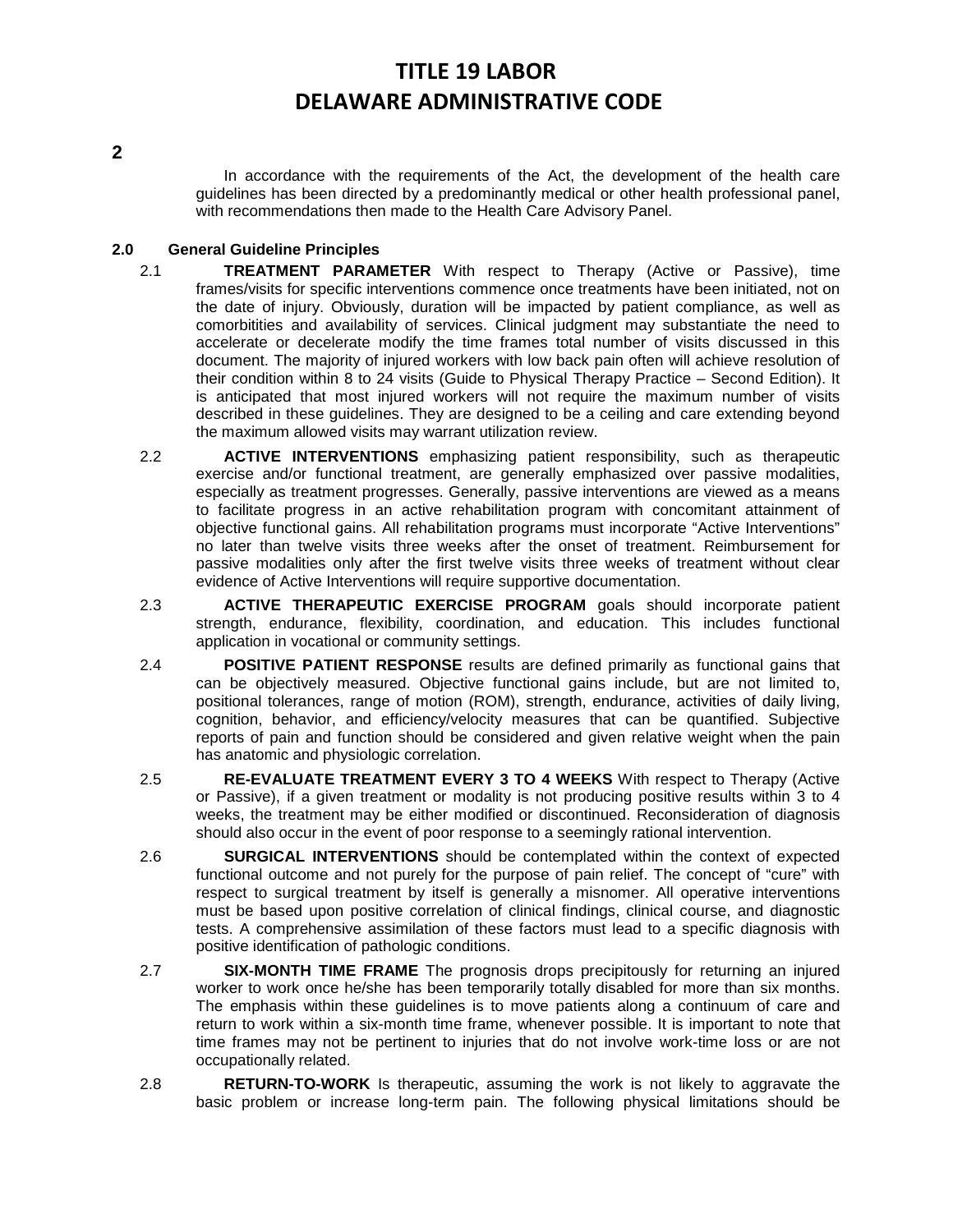considered and modified as recommended: lifting, pushing, pulling, crouching, walking, using stairs, bending at the waist, awkward and/or sustained postures, tolerance for sitting or standing, hot and cold environments, data entry and other repetitive motion tasks, sustained grip, tool usage and vibration factors. Even if there is residual chronic pain, return-to-work is not necessarily contraindicated.

The practitioner should understand all of the physical demands of the patient's job position before returning the patient to full duty and should receive clarification of the patient's iob duties.

- 2.9 **GUIDELINE RECOMMENDATIONS AND INCLUSION OF MEDICAL EVIDENCE**. Recommendations are based on available evidence and/or consensus recommendations of the standard of care within Delaware. Those procedures considered inappropriate, unreasonable, or unnecessary are designated in the guideline as being "not recommended."
- 2.10 **DELAYED RECOVERY**. The Department recognizes that not all of industrially injured patients will recover within the time lines outlined in this document despite optimal care. Such individuals may require treatments beyond the limits discussed within this document, but such treatment will require clear documentation by the authorized treating practitioner focusing on objective functional gains afforded by further treatment and impact upon prognosis.

### **3.0 Initial Diagnostic Procedures**

The Division recommends the following diagnostic procedures be considered, at least initially, the responsibility of the workers' compensation carrier to ensure that an accurate diagnosis and treatment plan can be established. Standard procedures, that should be utilized when initially diagnosing a work-related low back pain complaint, are listed below.

- 3.1 **HISTORY-TAKING AND PHYSICAL EXAMINATION (Hx & PE)** are generally accepted, well-established and widely used procedures that establish the foundation/basis for and dictates subsequent stages of diagnostic and therapeutic procedures. When findings of clinical evaluations and those of other diagnostic procedures are not complementing each other, the objective clinical findings should have preference. The medical records should reasonably document the following.
	- 3.1.1 **History of Present Injury** A detailed history, taken in temporal proximity to the time of injury should primarily guide evaluation and treatment.

## 3.1.2 **Past History**:

- 3.1.3 **Physical Examination**: Should include accepted tests and exam techniques applicable to the area being examined.
- 3.2 **RADIOGRAPHIC IMAGING** of the lumbosacral spine is a generally accepted, wellestablished and widely used diagnostic procedure when specific indications based on history and/or physical examination are present. There is some evidence that early radiographic imaging without clear indications is associated with prolonged care, but no difference in functional outcomes. Therefore, it should not be routinely performed without indications. The mechanism of injury and specific indications for the radiograph should be listed on the request form to aid the radiologist and x-ray technician. Suggested indications may include:
	- 3.2.1 History of significant trauma, especially blunt trauma or fall from a height;
	- 3.2.2 Age over 55 years;
	- 3.2.3 Unexplained or persistent low back pain for at least 6 weeks or pain that is worse with rest;
	- 3.2.4 Localized pain, fever, constitutional symptoms, or history or exam suggestive of intravenous drug abuse, prolonged steroid use, or osteomyelitis;
	- 3.2.5 Suspected lesion in the lumbosacral spine due to systemic illness such as a rheumatic/rheumatoid disorder or endocrinopathy. Suspected lesions may require special views;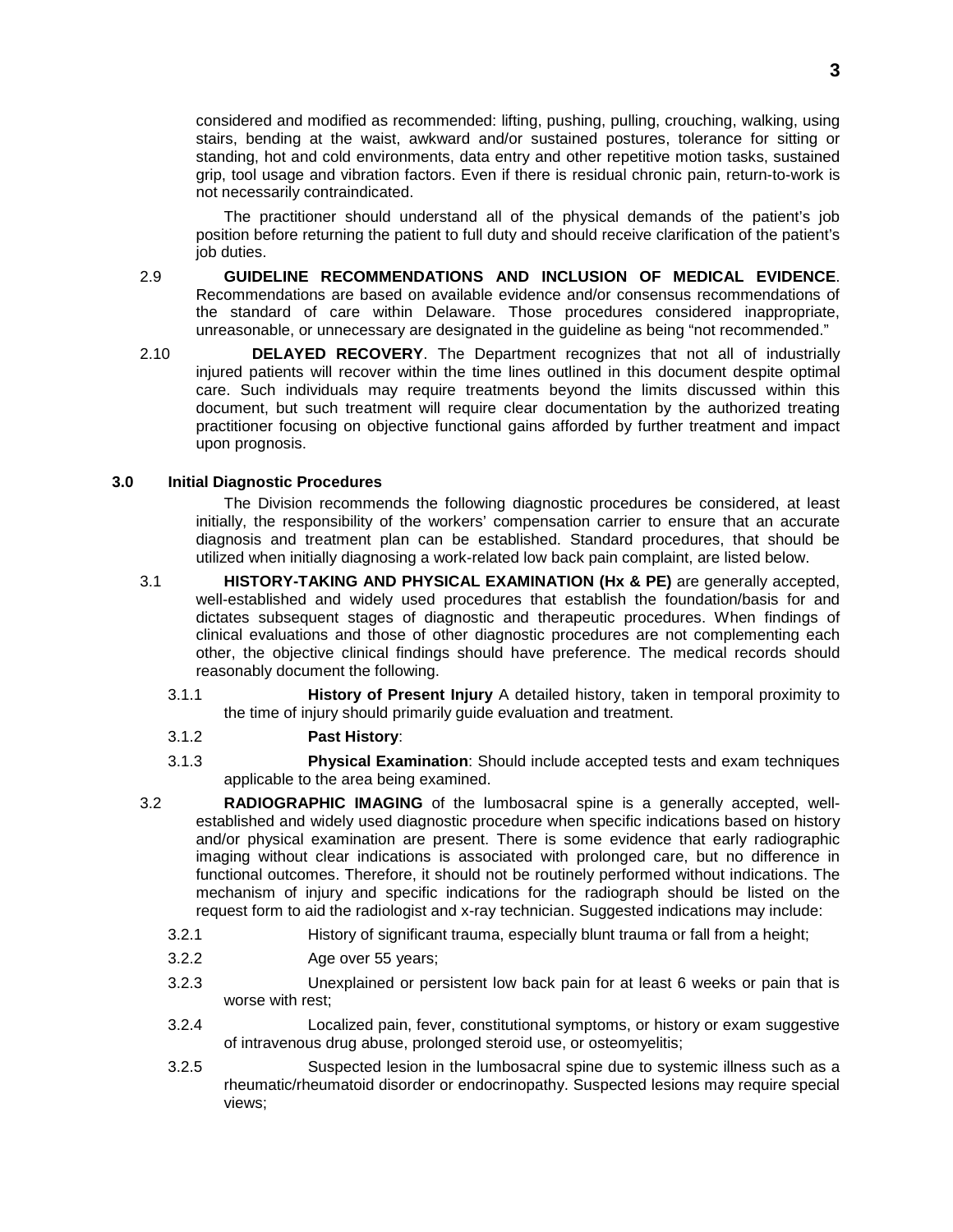# **4**

- 3.2.6 Past medical history suggestive of pre-existing spinal disease, osteoporosis, spinal instrumentation, or cancer; and
- 3.2.7 Prior to high-velocity/low amplitude manipulation or Grade IV to V mobilization.
- 3.3 **LABORATORY TESTING** Laboratory tests are generally accepted, well-established and widely used procedures. They are, however, rarely indicated at the time of initial evaluation, unless there is suspicion of systemic illness, infection, neoplasia, or underlying rheumatologic disorder, connective tissue disorder, or based on history and/or physical examination. Laboratory tests can provide useful diagnostic information. Tests include, but are not limited to:
	- 3.3.1 Complete blood count (CBC) with differential can detect infection, blood dyscrasias, and medication side effects;
	- 3.3.2 Erythrocyte sedimentation rate (ESR), rheumatoid factor (RF), antinuclear antigen (ANA), human leukocyte antigen (HLA), and C-reactive protein (CRP), can be used to detect evidence of a rheumatologic, infectious, or connective tissue disorder;
	- 3.3.3 Serum calcium, phosphorous, uric acid, alkaline phosphatase, and acid phosphatase can detect metabolic bone disease;
	- 3.3.4 Urinalysis for bacteria (usually with culture and sensitivity), calcium, phosphorus, hydroxyproline, or hematuria; and
	- 3.3.5 Liver and kidney function may be performed for prolonged anti-inflammatory use or other medications requiring monitoring.

## **4.0 Follow-Up Diagnostic Imaging and Testing Procedures**

One diagnostic imaging procedure may provide the same or distinctive information as does another procedure. Therefore, the prudent choice of a single diagnostic procedure, a complement of procedures or a sequence of procedures will optimize diagnostic accuracy; maximize cost effectiveness (by avoiding redundancy), and minimize potential adverse effects to patients.

All imaging procedures have a degree of specificity and sensitivity for various diagnoses. No isolated imaging test can assure a correct diagnosis. Clinical information obtained by history taking and physical examination should form the basis for selecting an imaging procedure and interpreting its results.

Magnetic resonance imaging (MRI), myelography, or Computed Axial Tomography (CT) scanning following myelography may provide useful information for many spinal disorders. When a diagnostic procedure, in conjunction with clinical information, can provide sufficient information to establish an accurate diagnosis, the second diagnostic procedure will become a redundant procedure. At the same time, a subsequent diagnostic procedure can be a complementary diagnostic procedure if the first or preceding procedures, in conjunction with clinical information, cannot provide an accurate diagnosis. Usually, preference of a procedure over others depends upon availability, a patient's tolerance, and/or the treating practitioner's familiarity with the procedure.

4.1 **IMAGING STUDIES** are generally accepted, well-established and widely used diagnostic procedures. In the absence of myelopathy, or progressive neurological changes, or neurologic deficit, or history of cancer, imaging usually is not appropriate until conservative therapy has been tried and failed. Four to six weeks of treatment are usually an adequate period of time before an imaging procedure is in order, but the clinician should use judgment in this regard. When indicated, imaging studies can be utilized for further evaluation of the low back, based upon the mechanism of injury, symptoms, and patient history. Prudent choice of a single diagnostic procedure, a complementary combination of procedures, or a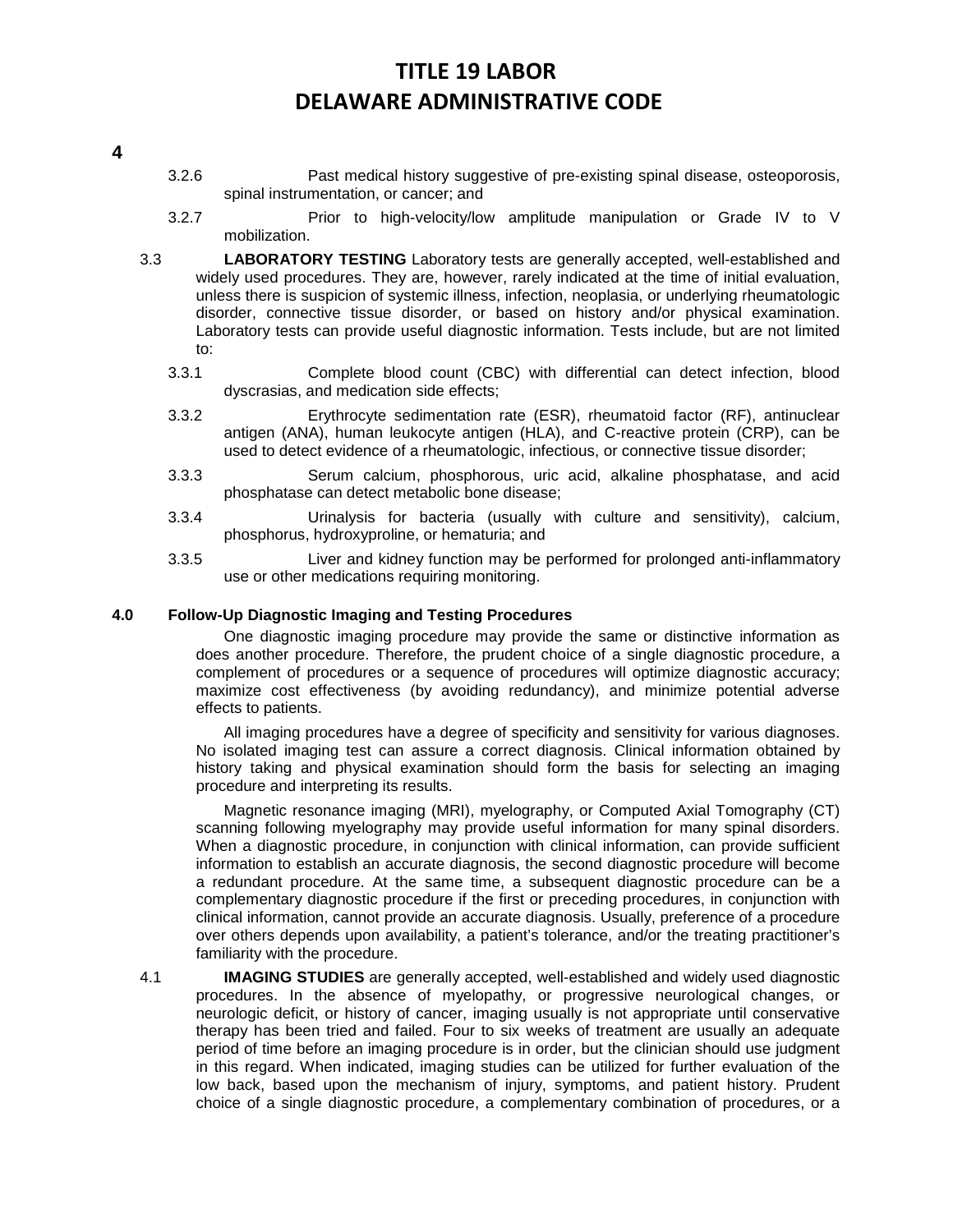proper sequential order of complementary procedures will help ensure maximum diagnostic accuracy and minimize adverse effect to the patient. When the findings of the diagnostic imaging and testing procedures are not consistent with the clinical examination, the clinical findings should have preference.

The studies below are listed in frequency of use, not importance:

4.1.1 **Magnetic Resonance Imaging (MRI):** is rarely indicated in patients with non-traumatic acute low back pain with no neuropathic signs or symptoms. It is generally the first follow-up imaging study in individuals who respond poorly to proper initial conservative care. MRI is useful in suspected nerve root compression, myelopathy, masses, infections, metastatic disease, disc herniation, annular tear, and cord contusion. MRI is contraindicated in patients with certain implants.

In general, the high field, conventional, MRI provides better resolution. A lower field scan may be indicated when a patient cannot fit into a high field scanner or who is too claustrophobic despite sedation. Inadequate resolution on the first scan may require a second MRI using a different technique.

- 4.1.2 **Computed Axial Tomography (CT)** provides excellent visualization of bone and is used to further evaluate bony masses and suspected fractures and joints not clearly identified on radiographic evaluation. It may sometimes be done as a complement to MRI scanning to better delineate bony osteophyte formation in the neural foramen. Instrument-scatter reduction software provides better resolution when metallic artifact is of concern.
- 4.1.3 **Myelography** is the injection of radiopaque material into the spinal subarachnoid space, with x-rays then taken to define anatomy. It may be used as a presurgical diagnostic procedure to obtain accurate information of characteristics, location, and spatial relationships among soft tissue and bony structures. The use of small needles and a less toxic, water-soluble, nonionic contrast is recommended.
- 4.1.4 **CT Myelogram** provides more detailed information about relationships between neural elements and surrounding anatomy.
- 4.1.5 **Lineal Tomography** is infrequently used, yet may be helpful in the evaluation of bone surfaces, bony fusion, or pseudoarthrosis.
- 4.1.6 **Bone Scan (Radioisotope Bone Scanning)** is generally accepted, well established, and widely used. Bone scanning is more sensitive but less specific than MRI. 99mTechnetium diphosphonate uptake reflects osteoblastic activity and may be useful in diagnosing metastatic/primary bone tumors, stress fractures, osteomyelitis, and inflammatory lesions, but cannot distinguish between these entities.
- 4.1.7 **Other Radioisotope Scanning:** Indium and gallium scans are generally accepted, well-established, and widely used procedures usually to help diagnose lesions seen on other diagnostic imaging studies. 67Gallium citrate scans are used to localize tumor, infection, and abscesses. 111Indium-labeled leukocyte scanning is utilized for localizing infection or inflammation.
- 4.1.8 **Dynamic [Digital] Fluoroscopy:** Dynamic [Digital] Fluoroscopy of the lumbar spine measures the motion of intervertebral segments using a videofluoroscopy unit to capture images as the subject performs lumbar flexion and extension, storing the anatomic motion of the spine in a computer. Currently it is not recommended for use in the diagnosis of lumbar instability, since there is limited information on normal segmental motion for the age groups commonly presenting with low back pain, and diagnostic criteria for specific spinal conditions are not yet defined. No studies have yet demonstrated predictive value in terms of standard operative and non-operative therapeutic outcomes.
- 4.2 **OTHER TESTS** The following diagnostic procedures in this subsection are listed in alphabetical order, not by importance:
	- 4.2.1 Electrodiagnostic Testing: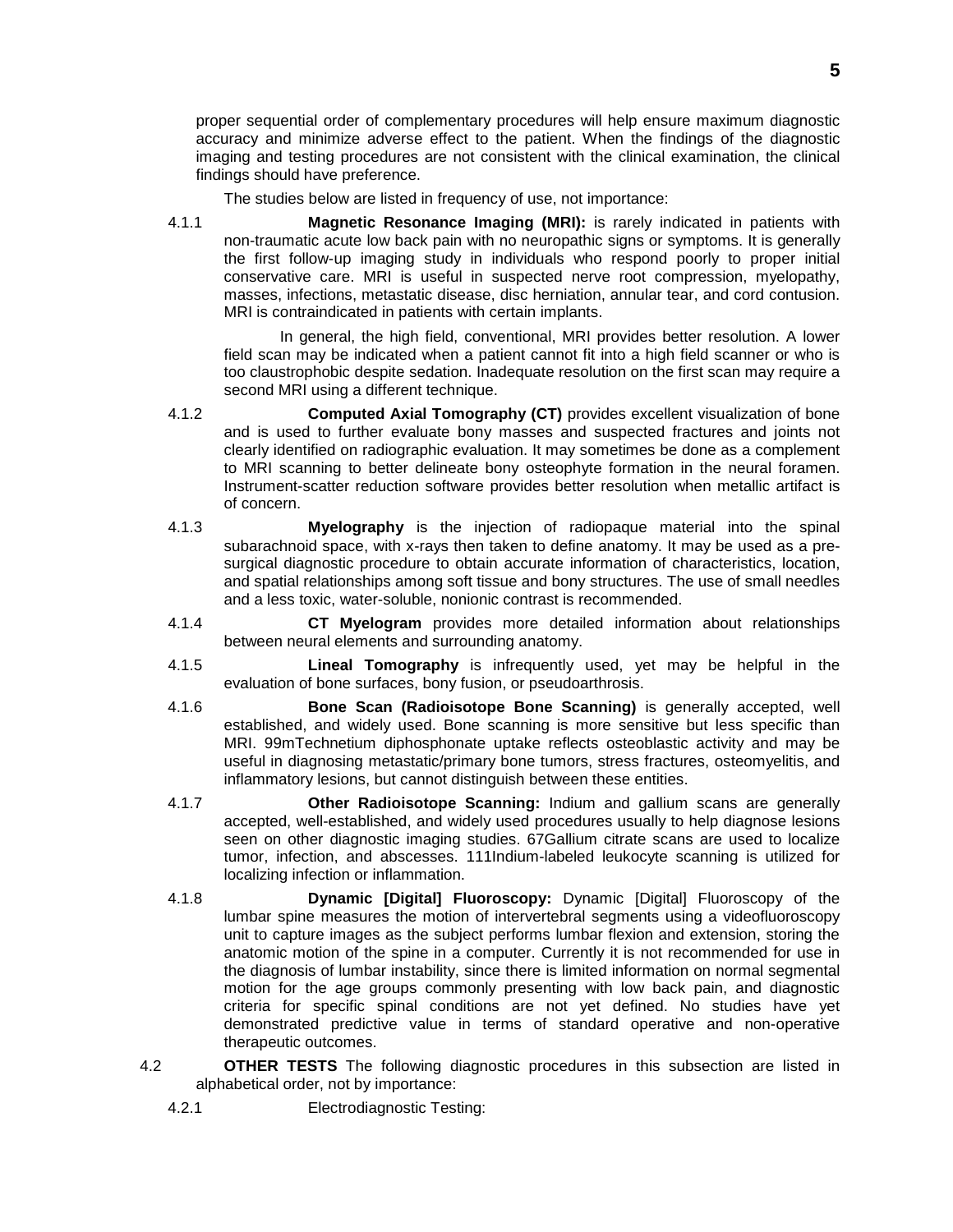4.2.1.1 Electromyography (EMG), Nerve Conduction Studies (NCS) These are generally accepted, well-established and widely used diagnostic procedures. EMG and NCS, when performed and interpreted by a trained physician/electrophysiologist, may be useful for patients with suspected neural involvement whose symptoms are persistent or unresponsive to initial conservative treatments. They are used to differentiate peripheral neural deficits from radicular and spinal cord neural deficits and to rule out concomitant myopathy. However, F-Wave Latencies are not diagnostic for radiculopathy.

> In general, EMG and NCS are complementary to imaging procedures such as CT, MRI, and/or myelography or diagnostic injection procedures. Electrodiagnostic studies may provide useful, correlative neuropathophysiological information that would be otherwise unobtainable from the radiologic studies discussed above.

- 4.2.1.2 Portable Automated Electrodiagnostic Device (also known as Surface EMG) is not a substitute for conventional diagnostic testing in clinical decision-making, and therefore, is not recommended.
- 4.2.1.3 Somatosensory Evoked Potential (SSEP) is not recommended to identify radiculopathy. It may be used to evaluate myelopathy and other rare neurological disorders such as neurogenic bladder and sexual dysfunction.
- 4.2.1.4 Current Perception Threshold (CPT) Evaluation may be useful as a screening tool, but its diagnostic efficacy in the evaluation of industrial low back pain has not been determined. Therefore, CPT is not recommended as a diagnostic tool.
- 4.2.1.5 Large Array Surface Electromyography measures low back muscle activity using a fixed array of 63 electrodes arranged in 9 rows and 7 columns between the seventh thoracic spinous process and the iliac crest. The array simultaneously collects myoelectric data from multifidus, iliocostalis, quadratus lumborum, and other lumbar muscles, which is analyzed for patterns of activity in these muscle groups. It is used in researching physiologic changes and adaptations to back pain, but is not recommended as a diagnostic procedure for individuals with back pain due to a lack of interpretive standards.
- 4.2.1.6 Surface EMG in combination with Range of Motion and/or Functional Capacity Evaluation

This is designed to detect differences between persons with and without low back pain, measuring signals in lumbar flexion which show that painful paraspinal muscles fail to relax fully. It may show aspects of the pathophysiology of muscle activity which advance the scientific understanding of low back pain. The test also purports to determine the significance of disc pathology and the age of an injury. It has not been evaluated in a setting which tests a spectrum of patients commonly seen in clinical practice, using an interpretation which is tested against a diagnostic reference standard. Therefore, it is not suitable as a diagnostic test for low back pain and its use for this purpose is not recommended.

## 4.2.2 Injections — Diagnostic

4.2.2.1 Description - Diagnostic spinal injections are generally accepted, well-established procedures. These injections may be useful for localizing the source of pain, and may have added therapeutic value when combined with injection of therapeutic medication(s).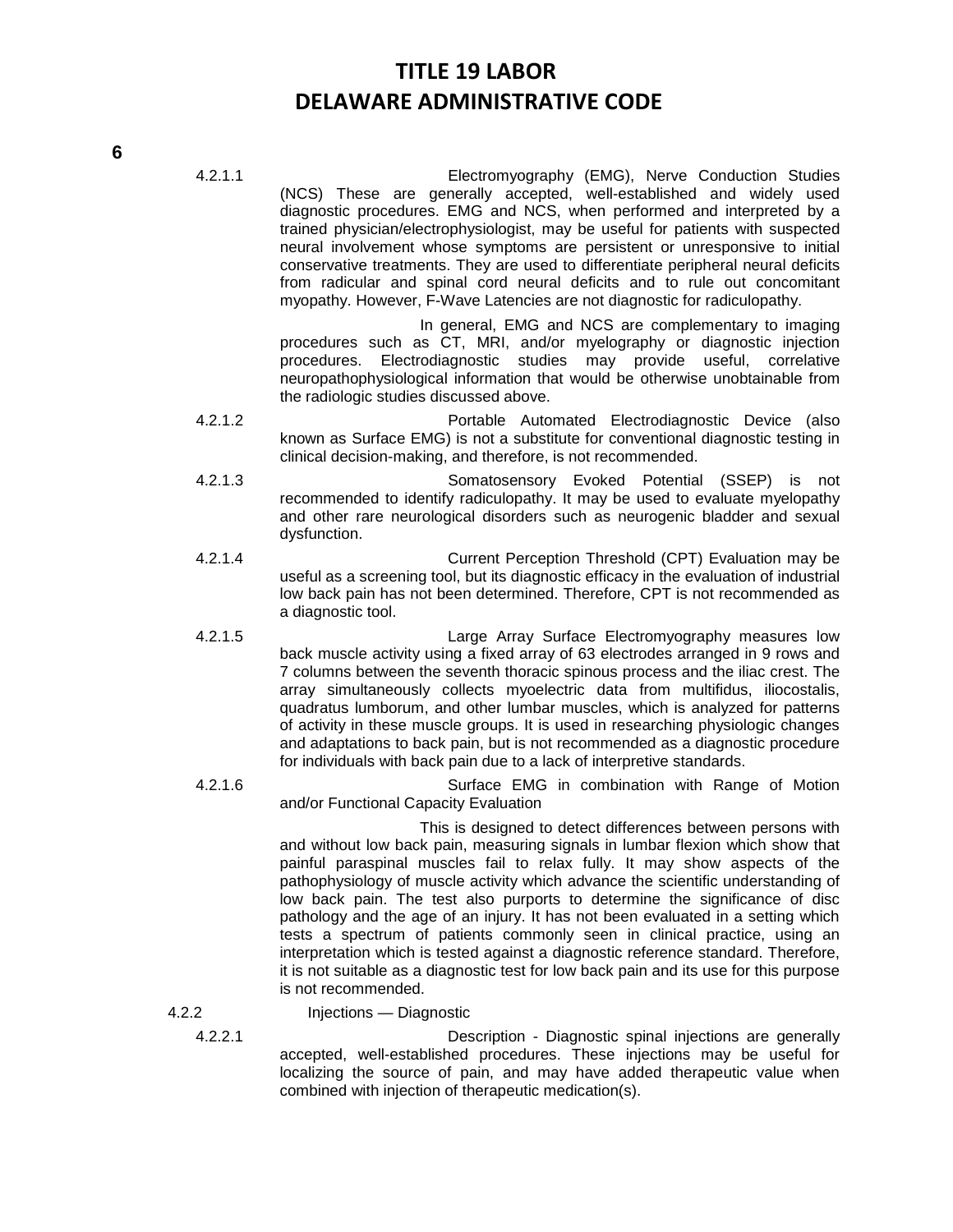- 4.2.2.2 Indications Since these procedures are invasive, less invasive or non-invasive procedures should be considered first. Selection of patients, choice of procedure, and localization of the level for injection should be determined by clinical information.
- 4.2.2.3 The interpretation of the test results are primarily based on functional change, symptom report, and pain response (via a recognized pain scale), before and at an appropriate time period after the injection. The diagnostic significance of the test result should be evaluated in conjunction with clinical information and the results of other diagnostic procedures. Injections with local anesthetics of differing duration may be used to support a diagnosis. In some cases, injections at multiple levels may be required to accurately diagnose low back pain.

Multiple injections provided at the same session without staging may seriously dilute the diagnostic value of these procedures. Practitioners must carefully weigh the diagnostic value of the procedure against the possible therapeutic value.

- 4.2.2.4 Special Requirements for Diagnostic Injections Since multi-planar fluoroscopy during procedures is required to document technique and needle placement, an experienced physician should perform the procedure. Permanent images are required to verify needle placement. The subspecialty disciplines of the physicians performing the injections may be varied, including, but not limited to: anesthesiology, radiology, surgery, or physiatry. The practitioner should document hands-on training through workshops of the type offered by organizations such as the International Spine Intervention Society (ISIS) and/or completed fellowship training with interventional training. They must also be knowledgeable in radiation safety.
- 4.2.2.5 Specific Diagnostic Injections In general, relief should last for at least the duration of the local anesthetic used and should significantly relieve pain and result in functional improvement. Refer to "Injections – Therapeutic" for information on specific therapeutic injections.
	- 4.2.2.5.1 Medial Branch Blocks are generally accepted diagnostic injections, used to determine whether a patient is a candidate for radiofrequency medial branch neurotomy (also known as facet rhizotomy). To be a positive diagnostic block, the patient should report a reduction of pain of 50% or greater relief from baseline or the length of time appropriate for the local anesthetic used. A separate comparative block on a different date may be performed to confirm the level of involvement. A comparative block uses anesthetics of varying lengths of activity.

Frequency and Maximum Duration: May be repeated once for comparative blocks. Limited to 4 levels

4.2.2.5.2 Transforaminal injections are generally accepted and useful in identifying spinal pathology. When performed for diagnosis, small amounts of local anesthetic up to a total volume of 1.0 cc should be used to determine the level of nerve root irritation. A positive diagnostic block should result in a positive diagnostic functional benefit and an 50% reduction in nerve-root generated pain appropriate for the anesthetic used as measured by accepted pain scales (such as a VAS).

> Frequency and Maximum Duration: Once per suspected level. Limited to three levels. May be repeated once for confirmation.

### 4.2.2.5.3 Zygapophyseal (Facet) Blocks:

Facet blocks are generally accepted. They may be used diagnostically to direct functional rehabilitation programs. A positive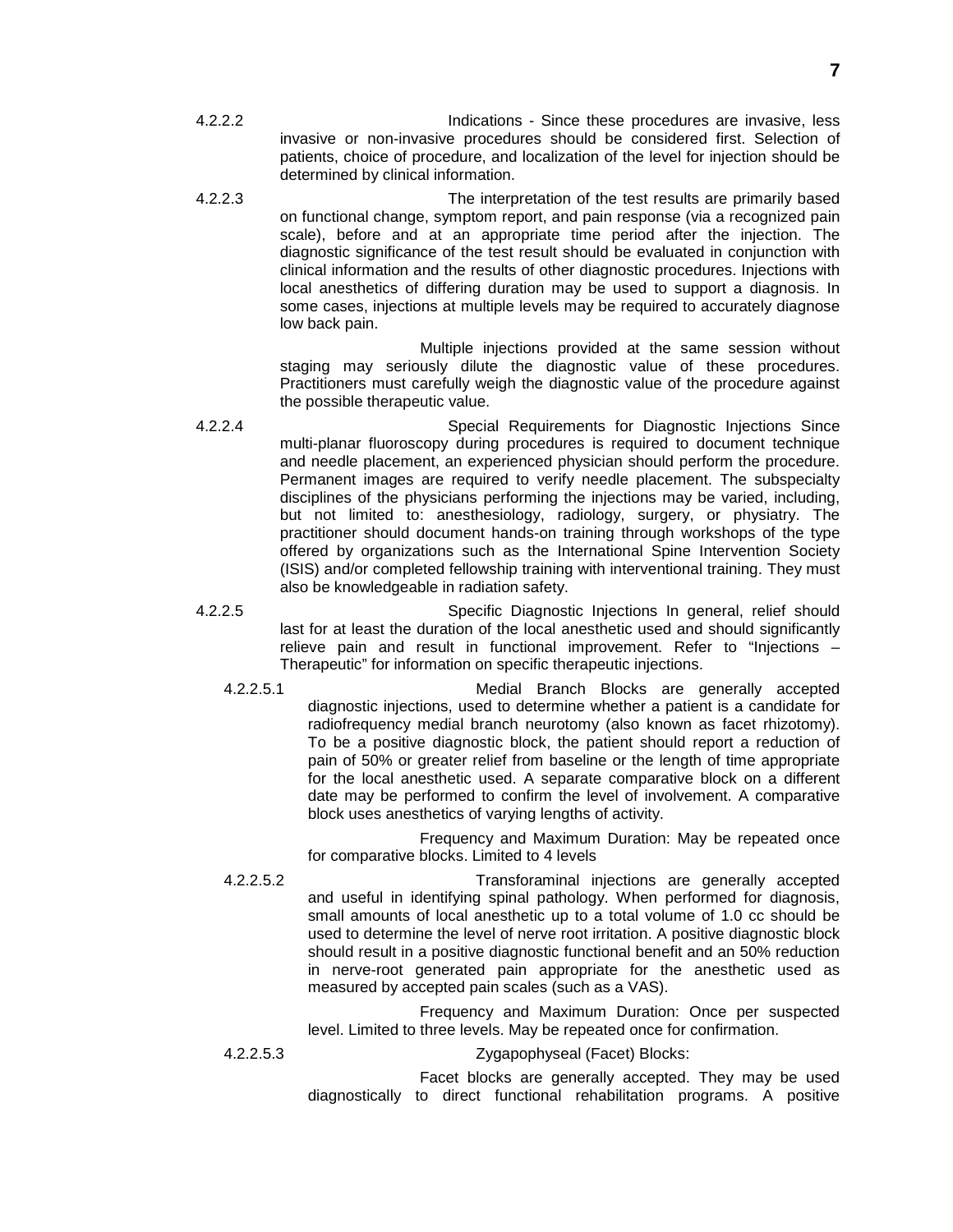diagnostic block should result in a positive diagnostic functional benefit and an 50% reduction in pain appropriate for the anesthetic used as measured by accepted pain scales (such as a VAS). They then may be repeated per the therapeutic guidelines. Frequency and maximum Duration: Once per suspected level, limited to three levels. May be repeated for confirmation.

#### 4.2.2.5.4 Sacroiliac Joint Injection:

4.2.2.5.4.1 Description - A generally accepted Injection of local anesthetic in an intra-articular fashion into the sacroiliac joint under fluoroscopic guidance. Long-term therapeutic effect has not yet been established.

4.2.2.5.4.2 Indications - Primarily diagnostic to rule out sacroiliac joint dysfunction versus other pain generators. Intra-articular injection can be of value in diagnosing the pain generator. There should be documented at least 50% pain relief (as measured by accepted pain scales such as a VAS)

Frequency and Maximum Duration: May be repeated for

confirmation.

4.2.3 Provocation Discography:

4.2.3.1 Description - Discography is an accepted diagnostic procedure to identify or refute a discogenic source of pain for patients who are surgical candidates. Discography should only be performed by physicians who are experienced and have been proctored in the technique. It is essential that all indications, pre-conditions, special considerations, procedures, reporting requirements, and results are carefully and specifically followed. Results should be interpreted judiciously.

4.2.3.2 Indications - Discography may be indicated when a patient has a history of functionally limiting, unremitting low back pain of greater than four months duration, with or without leg pain, which has been unresponsive to all conservative interventions. A patient who would not consider operative therapeutic intervention is not a candidate for an invasive non-therapeutic intervention, such as provocation discography.

> Discography may prove useful for the evaluation of the presurgical spine, such as pseudarthrosis, discogenic pain at levels above or below a prior spinal fusion, annular tear, or internal disc disruption.

> Discography may show disc degeneration and annular disruption in the absence of low back pain. Discography may also elicit concordant pain in patients with mild and functionally inconsequential back pain. Because patients with mild back pain should not be considered for invasive treatment, discography should not be performed on these patients. In symptomatic patients with annular tears on discography, the side of the tear does not necessarily correlate with the side on which the symptoms occur. The presence of an annular tear does not necessarily identify the tear as the pain generator.

> Discography may have a limited place in the work-up of pseudarthrosis. Discography may prove useful in evaluating the number of lumbar spine levels that might require fusion. CT-Discography provides further detailed information about morphological abnormalities of the disc and possible lateral disc herniations.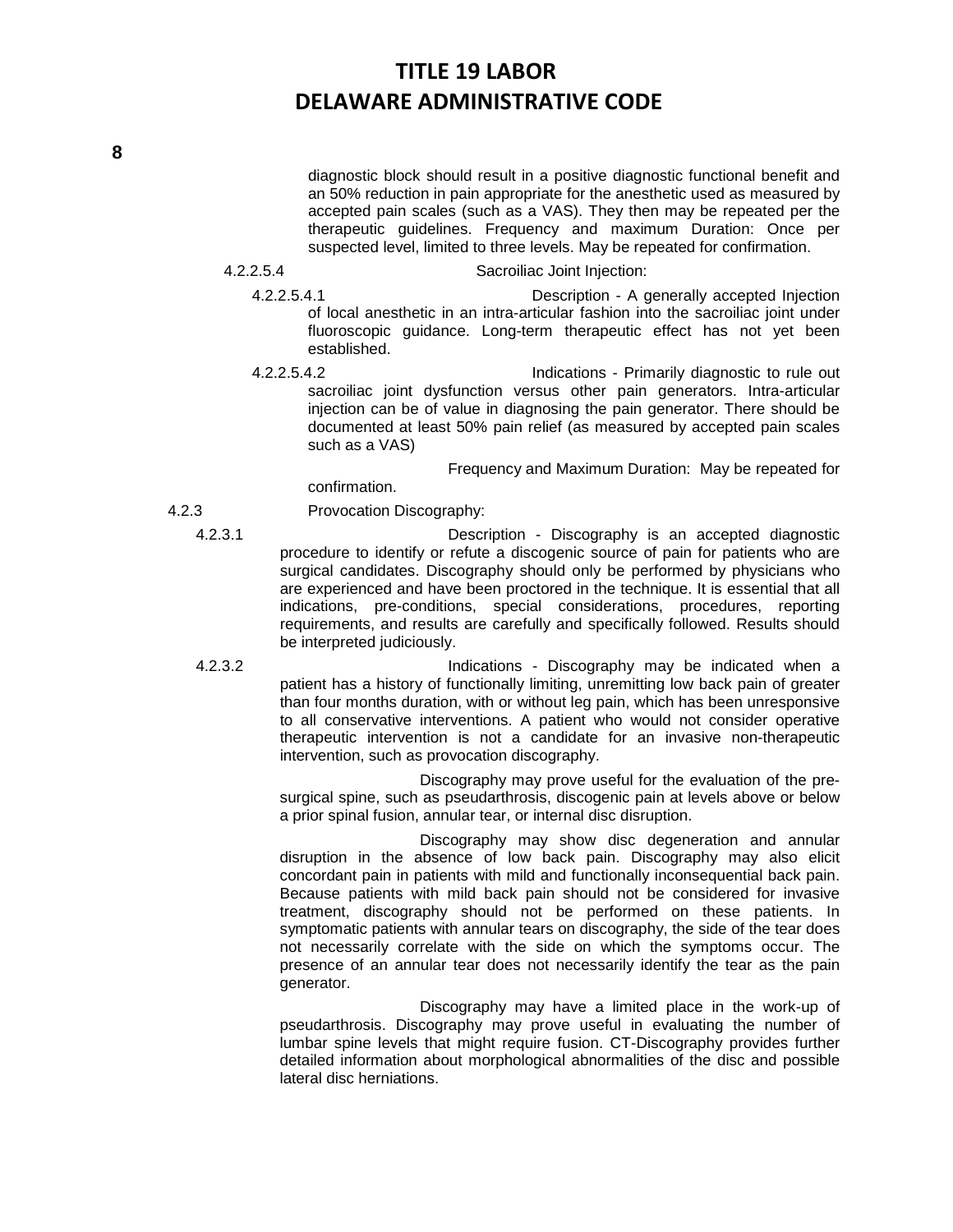- 4.2.3.3 Pre-conditions for provocation discography include all of
	- the following:
	- 4.2.3.3.1 A patient with functionally limiting, unremitting back and/or leg pain of greater than four months duration in whom conservative treatment has been unsuccessful and in whom the specific diagnosis of the pain generator has not been made apparent on the basis of other noninvasive imaging studies (e.g., MRI, CT, plain films, etc.). It is recommended that discography be reserved for use in patients with equivocal MRI findings, especially at levels adjacent to clearly pathological levels. Discography may be more sensitive than MRI or CT in detecting radial annular tears. However, radial tears must always be correlated with clinical presentation.
	- 4.2.3.3.2 Patients who are considered surgical candidates (e.g., symptoms are of sufficient magnitude and the patient has been informed of the possible surgical options that may be available based upon the results of discography).
	- 4.2.3.3.3 Informed consent regarding the risks and potential diagnostic benefits of discography has been obtained.
- 4.2.3.4 Special Considerations:
	- 4.2.3.4.1 Discography should not be performed by the physician expected to perform the therapeutic procedure. The procedure should be carried out by an experienced individual who has received specialized training in the technique of provocation discography.
	- 4.2.3.4.2 Discography should be performed in a blinded format that avoids leading the patient with anticipated responses. The procedure should include one or more disc levels thought to be normal or non-painful in order to serve as an internal control. The patient should not know what level is being injected in order to avoid spurious results. Abnormal disc levels may be repeated to confirm concordance.
	- 4.2.3.4.3 Sterile technique must be utilized.
	- 4.2.3.4.4 Judicious use of light sedation during the procedure is acceptable, represents the most common practice nationally at the current time, and is recommended by most experts in the field. The patient must be awake and able to accurately report pain levels during the provocation portion of the procedure.
	- 4.2.3.4.5 The discography should be performed using a manometer to record pressure.
	- 4.2.3.4.6 Intradiscal injection of local anesthetic may be carried out after the provocation portion of the examination and the patient's response.
	- 4.2.3.4.7 It is recommended that a post-discogram CT be considered as it frequently provides additional useful information about disc morphology or other pathology.
- 4.2.3.5 Reporting of Discography In addition to a narrative report, the discography report should contain a standardized classification of (a) disc morphology (b) the pain response, and (c) the pressure at which pain is produced. All results should be clearly separated in the report from the narrative portion. Asymptomatic annular tears are common and the concordant pain response is an essential finding for a positive discogram.

When discography is performed to identify the source of a patient's low-back pain, both a concordant pain response and morphological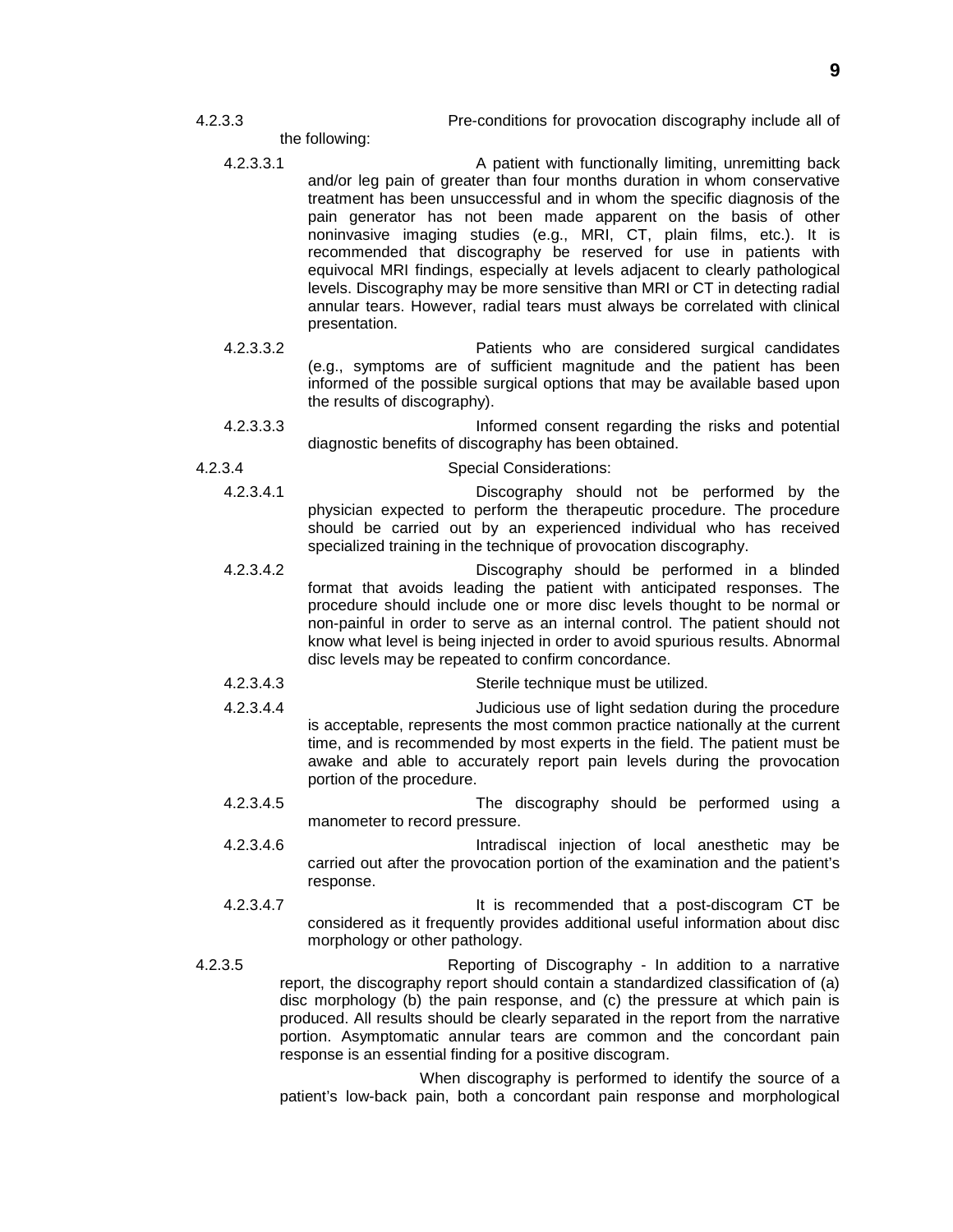abnormalities must be present at the pathological level prior to initiating any treatment directed at that level. The patient must be awake during the provocation phase of the procedure; therefore, sedative medication must be carefully titrated.

- 4.2.3.5.1 Reporting disc morphology as visualized by the post-injection CT scan (when available) should follow the Modified Dallas Discogram Scale where:
	- Grade 0 = Normal Nucleus
	- Grade  $1$  = Annular tear confined to inner one-third of annulus fibrosis.
	- Grade  $2$  = Annular tear extending to the middle third of the annulus fibrosis.
	- Grade 3 = Annular tear extending to the outer one-third of the annulus fibrosis.
	- Grade  $4 = A$  grade 3 tear plus dissection within the outer annulus to involve more than 30° of the disc circumference.
	- Grade  $5$  = Full thickness tear with extra-annular leakage of contrast, either focal or diffuse.
- 4.2.3.5.2 Reporting of pain response should be consistent with the operational criteria of the International Spine Intervention Society (ISIS) Guidelines. The report must include the level of concordance for back pain and leg pain separately using a 10-point VAS, or similar quantitative assessment. It should be noted that change in the VAS scale before and after provocation is more important than the number reported.

### 4.2.3.5.2.1 Unequivocal Discogenic Pain

- Stimulation of the target disc reproduces concordant pain
- The pain is registered as at least 6 on a 10-point VAS.
- The pain is reproduced at a pressure of less than 15 psi above opening pressure; and
- Stimulation of two adjacent discs does not produce pain at all 4.2.3.5.2.2 Definite Discogenic Pain

- Stimulation of the target disc reproduces concordant pain
- The pain is registered as at least 6 on a 10-point VAS.
- The pain is reproduced at a pressure of less than 15 psi above opening pressure; and
- Stimulation of at least one adjacent disc does not produce pain at all

## 4.2.3.5.2.3 Highly Probable Discogenic Pain

- Stimulation of the target disc reproduces concordant pain
- That pain is registered as at least 6 on a 10-point VAS.
- That the pain is reproduced at a pressure of less than 50 psi above opening pressure; and

# Stimulation of two adjacent discs does not produce pain at all

# 4.2.3.5.2.4 Probable Discogenic Pain

- Stimulation of the target disc reproduces concordant pain
- That pain is registered as at least 6 on a 10-point VAS.
- The pain is reproduced at a pressure of less than 50 psi above opening pressure; and
- Stimulation of one adjacent disc does not produce pain at all, and stimulation of another adjacent discs at greater than 50 psi, produces pain, but the pain is not concordant.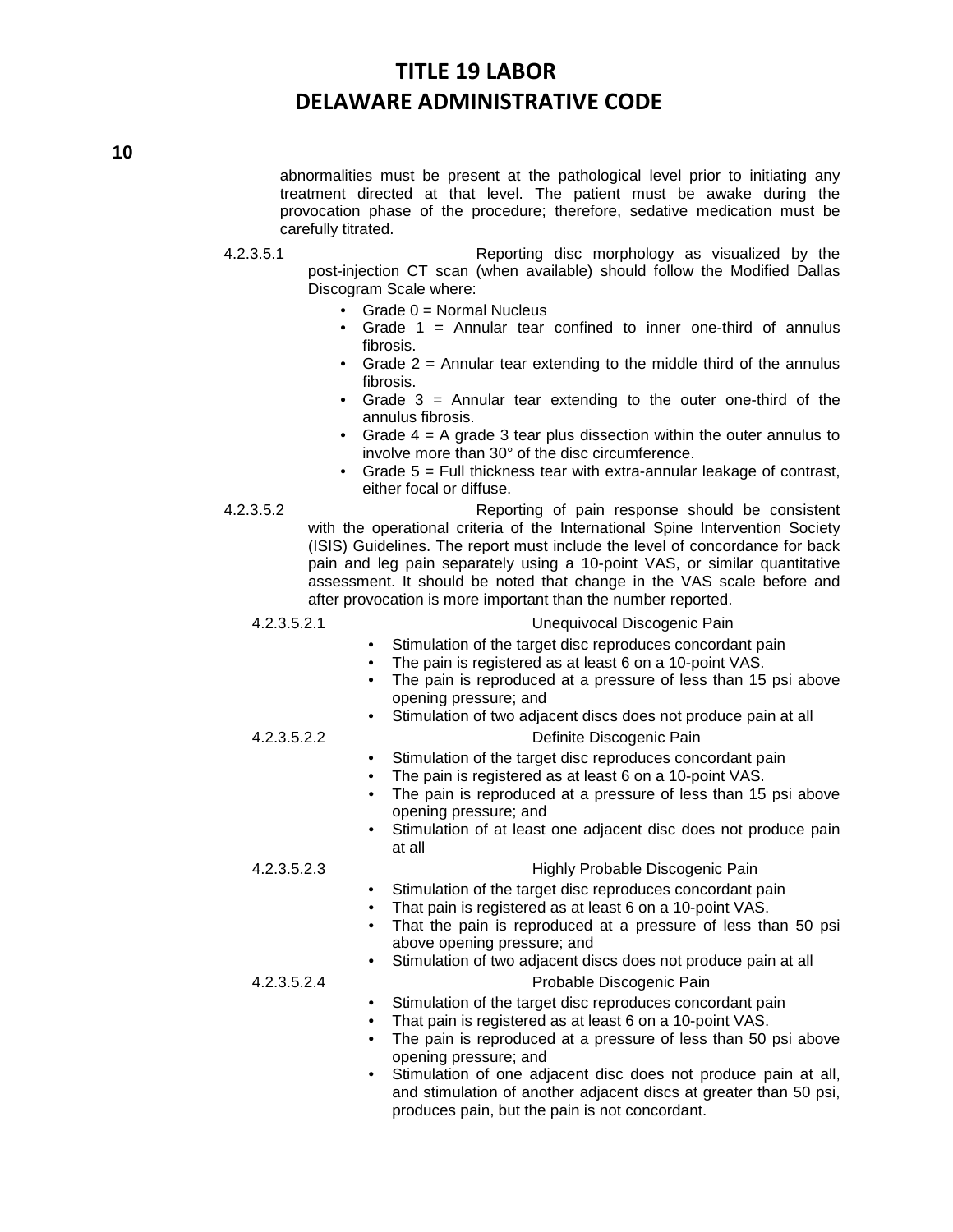Multiple combinations of factors are possible. However, if the patient does not qualify for at least a 'Probable Discogenic Pain' level, then the discogram should probably be considered negative. The VAS score prior to the discogram should be taken into account when interpreting the VAS score reported by the patient during the discogram.

4.2.4 Thermography: is an accepted and established procedure, but has no use as a diagnostic test for low back pain and is not recommended.

## **5.0 Therapeutic Procedures – Non-Operative**

Patients undergoing therapeutic procedure(s) are encouraged to return to modified or restricted duty during their rehabilitation at the earliest appropriate time. Refer to "Return-to-Work" in this section for detailed information.

Cessation and/or review of treatment modalities should be undertaken when no further significant subjective or objective improvement in the patient's condition is noted. If patients are not responding within the recommended duration periods, alternative treatment interventions, further diagnostic studies or consultations should be pursued. Providers should provide and document education to the patient. No treatment plan is complete without addressing issues of individual and/or group patient education as a means of facilitating selfmanagement of symptoms.

Home therapy is an important component of therapy and may include active and passive therapeutic procedures, as well as, other modalities to assist in alleviating pain, swelling, and abnormal muscle tone.

The following procedures are listed in alphabetical order.

- 5.1 **ACUPUNCTURE** is an accepted and widely used procedure for the relief of pain and inflammation, and there is some scientific evidence to support its use. The exact mode of action is only partially understood. Western medicine studies suggest that acupuncture stimulates the nervous system at the level of the brain, promotes deep relaxation, and affects the release of neurotransmitters. Acupuncture is commonly used as an alternative or in addition to traditional Western pharmaceuticals. While it is commonly used when pain medication is reduced or not tolerated, it may be used as an adjunct to physical rehabilitation and/or surgical intervention to hasten the return of functional activity. Acupuncture should be performed by MD, DO or DC with appropriate training.
	- 5.1.1 **Acupuncture:** is the insertion and removal of filiform needles to stimulate acupoints (acupuncture points). Needles may be inserted, manipulated, and retained for a period of time. Acupuncture can be used to reduce pain, reduce inflammation, increase blood flow, increase range of motion, decrease the side effect of medication-induced nausea, promote relaxation in an anxious patient, and reduce muscle spasm.

Indications include joint pain, joint stiffness, soft tissue pain and inflammation, paresthesia, post-surgical pain relief, muscle spasm, and scar tissue pain.

5.1.2 **Acupuncture with Electrical Stimulation:** is the use of electrical current (micro-amperage or milli-amperage) on the needles at the acupuncture site. It is used to increase effectiveness of the needles by continuous stimulation of the acupoint. Physiological effects (depending on location and settings) can include endorphin release for pain relief, reduction of inflammation, increased blood circulation, analgesia through interruption of pain stimulus, and muscle relaxation.

It is indicated to treat chronic pain conditions, radiating pain along a nerve pathway, muscle spasm, inflammation, scar tissue pain, and pain located in multiple sites.

5.1.3 **Total Time Frames For Acupuncture and Acupuncture with Electrical Stimulation:** Time frames are not meant to be applied to each of the above sections separately. The time frames are to be applied to all acupuncture treatments regardless of the type or combination of therapies being provided.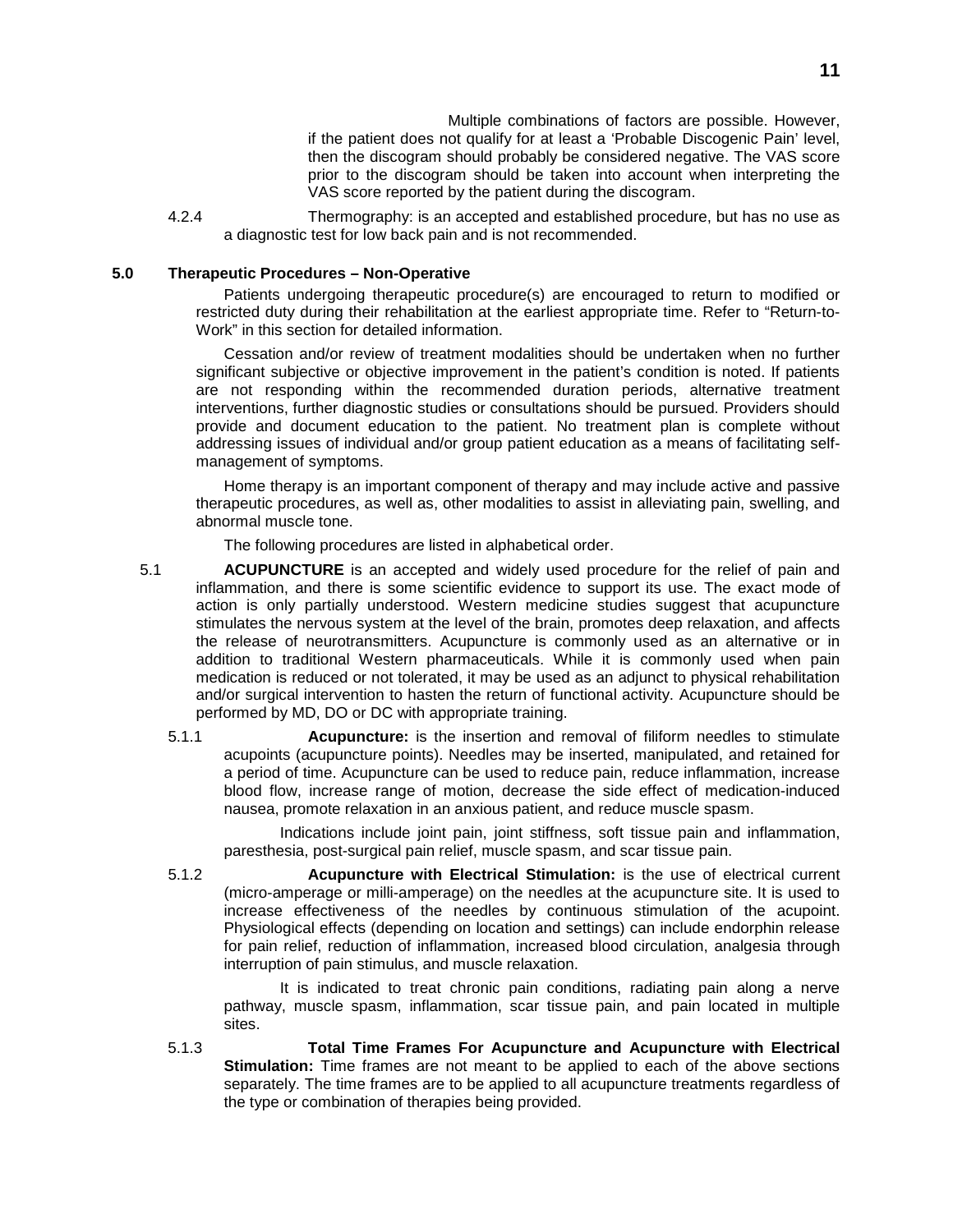Time to produce effect: 3 to 6 treatments Frequency: 1 to 3 times per week Maximum course duration: 14 treatments (one course)

Any of the above acupuncture treatments may extend longer if objective functional gains can be documented or when symptomatic benefits facilitate progression in the patient's treatment program. An additional course of treatment beyond 14 treatments may be documented with respect to need and ability to facilitate positive symptomatic or functional gains. Such care should be re-evaluated and documented with each series of treatments.

- 5.1.4 **Other Acupuncture Modalities:** Acupuncture treatment is based on individual patient needs and therefore treatment may include a combination of procedures to enhance treatment effect. Other procedures may include the use of heat, soft tissue manipulation/massage, and exercise. Refer to Active Therapy (Therapeutic Exercise) and Passive Therapy sections (Massage and Superficial Heat and Cold Therapy) for a description of these adjunctive acupuncture modalities and time frames.
- 5.2 **BIOFEEDBACK** is a form of behavioral medicine that helps patients learn selfawareness and self-regulation skills for the purpose of gaining greater control of their physiology, such as muscle activity, brain waves, and measures of autonomic nervous system activity. Electronic instrumentation is used to monitor the targeted physiology and then displayed or fed back to the patient visually, auditorially, or tactilely, with coaching by a biofeedback specialist. Biofeedback is provided by clinicians certified in biofeedback and/or who have documented specialized education, advanced training, or direct or supervised experience qualifying them to provide the specialized treatment needed (e.g., surface EMG, EEG, or other).

Treatment is individualized to the patient's work-related diagnosis and needs. Home practice of skills is required for mastery and may be facilitated by the use of home training tapes. The ultimate goal of biofeedback treatment is to normalize physiology to the pre-injury status to the extent possible, and involves transfer of learned skills to the workplace and daily life. Candidates for biofeedback therapy or training must be motivated to learn and practice biofeedback and self-regulation techniques. Indications for biofeedback include individuals who are suffering from musculoskeletal injury in which muscle dysfunction or other physiological indicators of excessive or prolonged stress response affects and/or delays recovery. Other applications include training to improve self-management of emotional stress/pain responses such as anxiety, depression, anger, sleep disturbance, and other central and autonomic nervous system imbalances. Biofeedback is often used in conjunction with other treatment modalities.

Time to produce effect: 3 to 4 visits

Frequency: 1 to 2 times per week

Maximum duration: 10 to 12 visits. Treatment beyond 12 visits must be documented with respect to need, expectation, and ability to facilitate positive functional gains.

## 5.3 **INJECTIONS — THERAPEUTIC**

#### 5.3.1 **Therapeutic Spinal Injections**:

Description - Therapeutic spinal injections may be used after initial conservative treatments have been undertaken. Therapeutic injections should be used only after imaging studies and/or diagnostic injections have established pathology.

Special Considerations - For all injections (excluding trigger point), multi-planar fluoroscopic guidance during procedures is required to document technique and needle placement, and should be performed by a physician experienced in the procedure. Permanent images are required to verify needle replacement. The subspecialty disciplines of the physicians performing injections may be varied, including, but not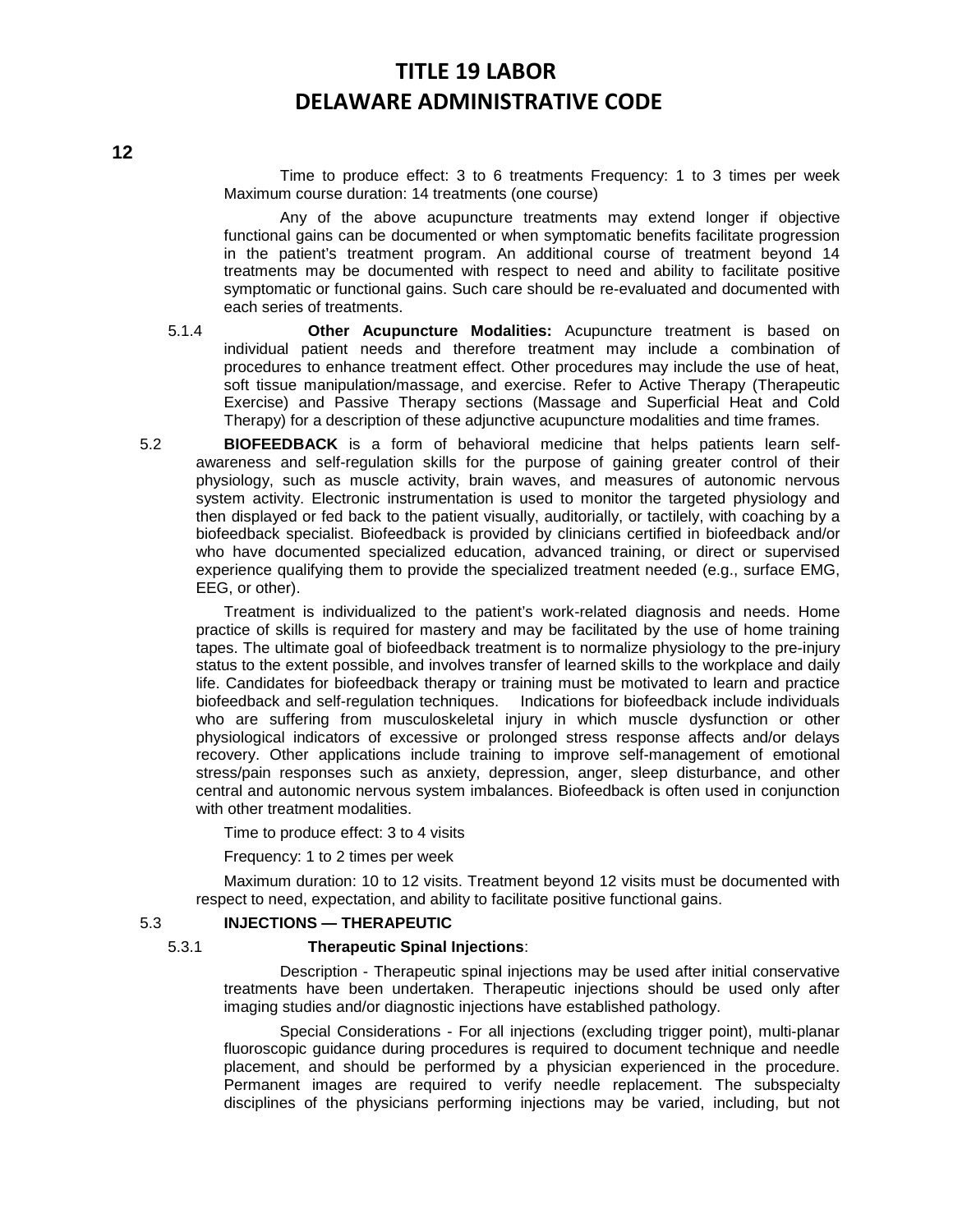limited to: anesthesiology, radiology, surgery, or physiatry. The practitioner should document hands-on training through workshops of the type offered by organizations such as the International Spine Intervention Society (ISIS) and/or completed fellowship training in pain medicine with interventional training. They must also be knowledgeable in radiation safety.

### 5.3.1.1 Epidural Steroid Injection (ESI)

- 5.3.1.1.1 Description Epidural steroid injections are injections of corticosteroid into the epidural space. The purpose of ESI is to reduce pain and inflammation in the acute or sub-acute phases of injury. ESI uses three approaches: transforaminal, interlaminar (midline), and caudal.
- 5.3.1.1.2 Needle Placement Multi-planar fluoroscopic imaging is required for all epidural steroid injections. Contrast epidurograms allow one to verify the flow of medication into the epidural space. Permanent images are required to verify needle replacement.
- 5.3.1.1.3 Indications There is some evidence that epidural steroid injections are effective for patients with radicular pain or radiculopathy (sensory or motor loss in a specific dermatome or myotome). Up to 80% of patients with radicular pain may have initial relief. However, only 25-57% are likely to have excellent long-term relief. Although there is no evidence regarding the effectiveness of ESI for non-radicular disc herniation, it is an accepted intervention.

Frequency: One or more levels can be injected in one session. Whether injections are repeated depends upon the patient's response to the previous injection. Subsequent injections may occur. Injections can be repeated if the patient has demonstrated functional gain and/or pain returns or worsens.

Maximum duration: Six treatments (a treatment may include injections at one or two levels) may be done in one year, as per the patient's response to pain and function. Patients should be reassessed for improvement in pain (as measured by accepted pain scales) and/or evidence of functional improvement.

5.3.1.2 Zygapophyseal (Facet) Injection

5.3.1.2.1 Description - A generally accepted intra-articular or pericapsular injection of local anesthetic and corticosteroid.

5.3.1.2.2 Indications- Patients with pain suspected to be facet mediated in origin. In these patients, facet injections may be occasionally useful in facilitating rehabilitation

> Facet injections may be repeated if they result in increased documented functional benefit for at least 4 to 6 weeks and/or at least an 50% initial improvement in pain scales as measured by accepted pain scales (such as VAS).

> > Maximum Duration: 4 per level per year. Maximum three

levels

5.3.1.2.3 Sacroiliac Joint Injection:

5.3.1.2.3.1 Description - A generally accepted injection of local anesthetic in an intra-articular

fashion into the sacroiliac joint under radiographic guidance. May include the use

of corticosteroids. Long-term therapeutic effect has not yet been established.

5.3.1.2.3.2 Indications - Primarily diagnostic to rule out sacroiliac joint dysfunction vs. other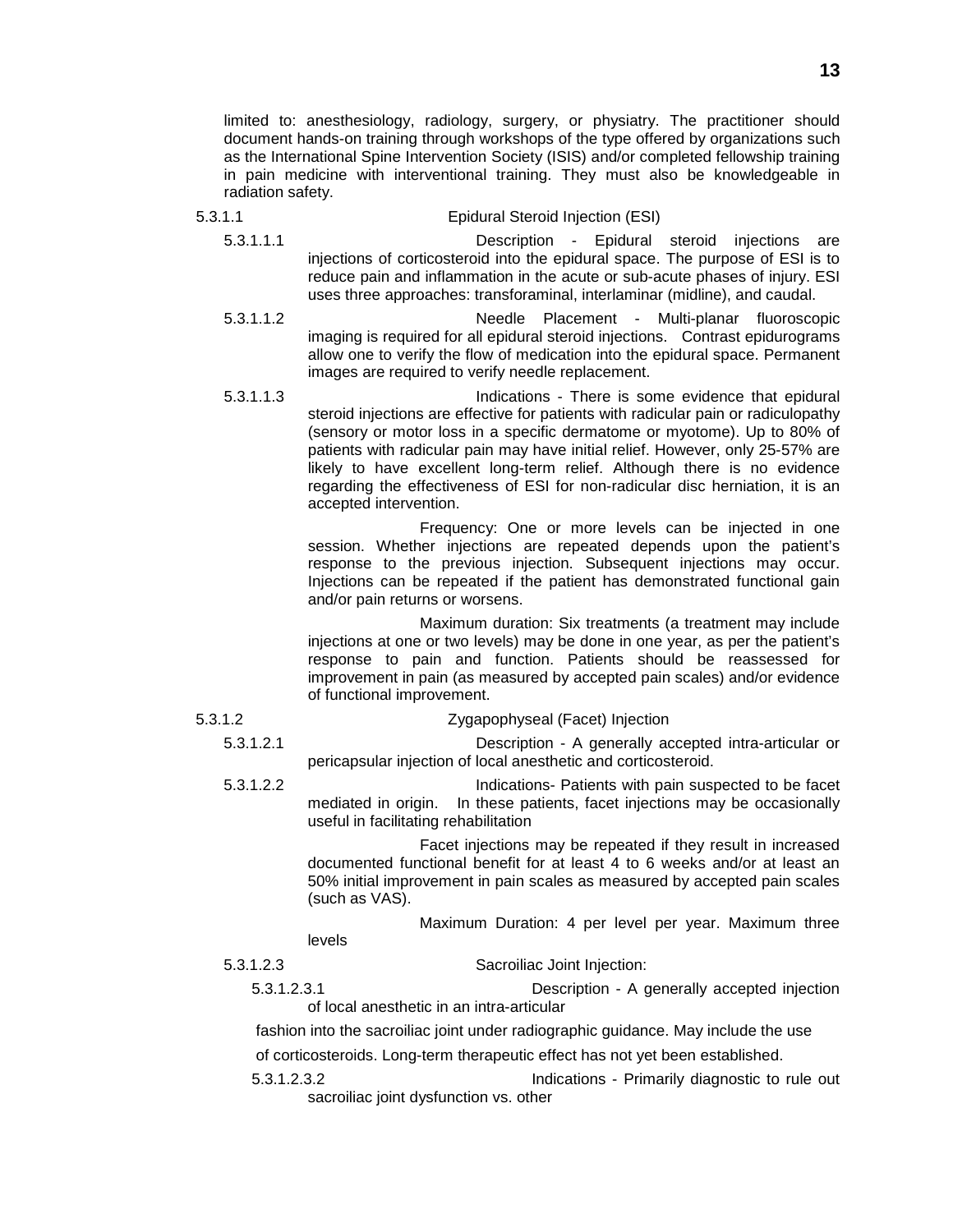pain generators. Intra-articular injection can be of value in diagnosing the pain generator. These injections may be repeated if they result in increased documented functional benefit for at least 6 weeks and/or at least an 50% initial improvement in pain scales as measured by accepted pain scales (such as VAS).

Maximum duration: 4 injections per year.

5.3.1.2.4 Intradiscal Steroid Therapy: Intradiscal Steroid Therapy consists of injection of a steroid preparation into the intervertebral disc under fluoroscopic guidance at the time of discography. There is good evidence that it is not effective in the treatment of suspected discogenic back pain and its use is not recommended.

5.3.2 Radio Frequency Medial Branch Neurotomy/facet rhizotomy:

5.3.2.1 Description - A procedure designed to denervate the facet joint by ablating the corresponding sensory medial branches. Continuous percutaneous radiofrequency is the method generally used.

> There is good evidence to support Radio Frequency Medial Branch Neurotomy in the cervical spine but benefits beyond one year are not yet established. Evidence in the lumbar spine is conflicting; however, the procedure is generally accepted. In one study, 60% of patients maintained at least 90% pain relief at 12 months. Radio-frequency Medial Branch Neurotomy is the procedure of choice over alcohol, phenol, or cryoablation. Precise positioning of the probe using fluoroscopic guidance is required. Permanent images should be recorded to verify placement of the device.

pain.

5.3.2.2 Indications - Those patients with significant, facetogenic

Individuals should have met all of the following indications: Pain of well-documented facet origin, unresponsive to active and/or passive therapy. It is generally recommended that this procedure not be performed until three months of conservative therapy have been completed. All patients should continue appropriate exercise with functionally directed rehabilitation. Active treatment, which patients will have had prior to the procedure, will frequently require a repeat of the sessions previously ordered. All patients should have a successful response to a diagnostic medial nerve branch block and a separate comparative block. To be a positive diagnostic block the patient should report a reduction of pain of 50% or greater from baseline for the length of time appropriate for the local anesthetic used. It is suggested that this be recorded on a form. A separate comparative block on a different date may be performed to confirm the level of involvement. A comparative block uses anesthetics with varying lengths of activity.

5.3.2.3 Requirements for Repeat Radiofrequency Medial Branch Neurotomy (or additional-level RF Neurotomy): In some cases pain may recur. Successful RF Neurotomy usually provides from six to eighteen months of relief.

> Before a repeat RF Neurotomy is done, a confirmatory medial branch injection should be performed if the patient's pain pattern presents differently than the initial evaluation. In occasional patients, additional levels of RF neurotomy may be necessary. The same indications and limitations apply.

- 5.3.3 **Sacro-iliac (SI) Joint Radiofrequency Denervation:** is a denervation of the SI joint. This procedure is not recommended.
- 

5.3.4 **Trigger Point Injections and Dry Needling Treatment:**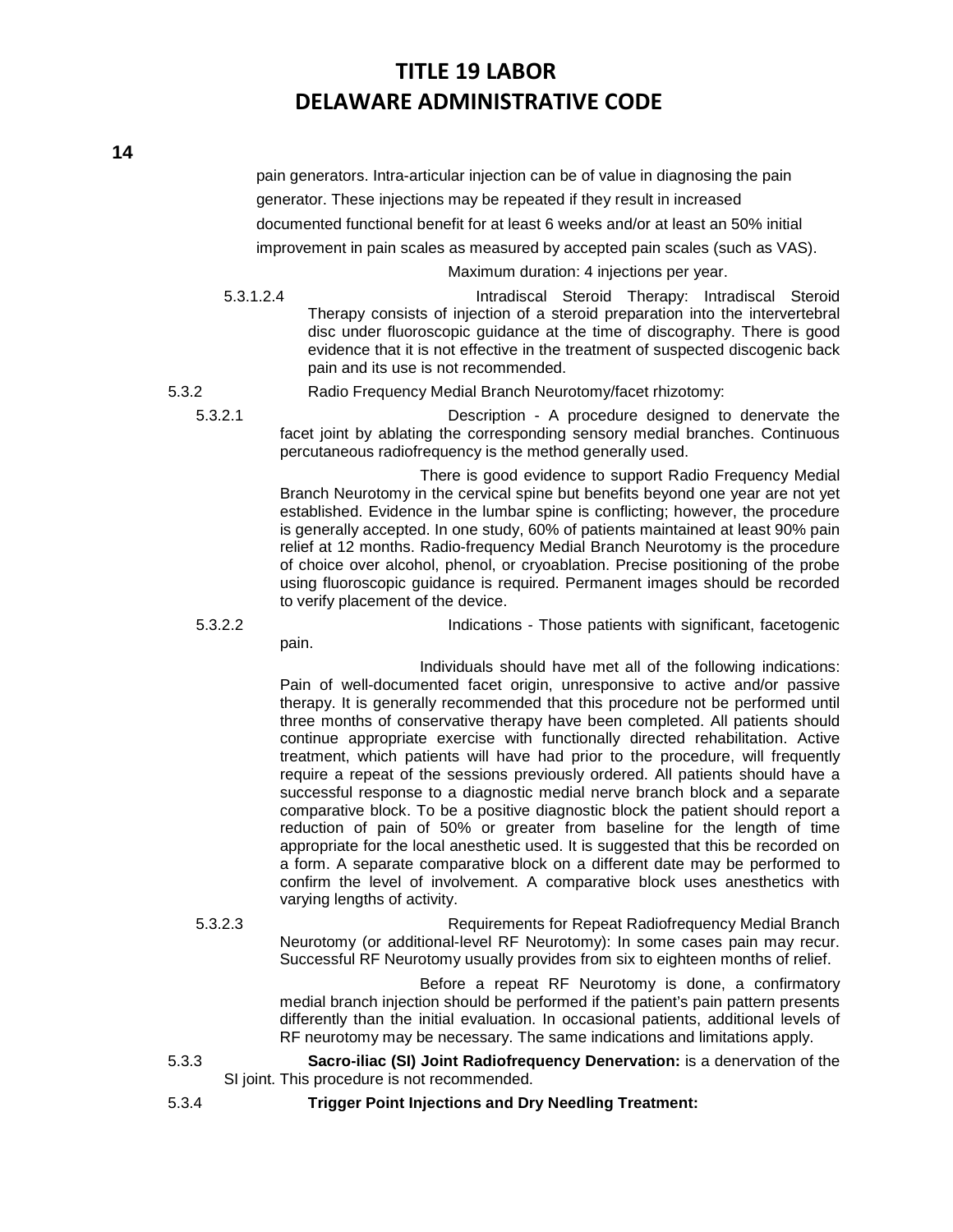5.3.4.1 Description - Trigger point injections are a generally accepted treatment. Trigger point treatment can consist of dry needling or injection of local anesthetic, with or without corticosteroid, into highly localized, extremely sensitive bands of skeletal muscle fibers that produce local and referred pain when activated. Injection efficacy may be enhanced if injections are immediately followed by myofascial therapeutic interventions, such as vapocoolant spray and stretch, ischemic pressure massage (myotherapy), specific soft tissue mobilization and physical modalities. A truly blinded study comparing dry needle treatment of trigger points is not feasible. There is no evidence that injection of medications improves the results of trigger-point injections. Needling alone may account for some of the therapeutic response.

> There is no indication for conscious sedation for patients receiving trigger point injections. The patient must be alert to help identify the site of the injection.

5.3.4.2 Indications - Trigger point injections may be used to relieve myofascial pain and facilitate active therapy and stretching of the affected areas. They are to be used as an adjunctive treatment in combination with other treatment modalities such as functional restoration programs. Trigger point injections should be utilized primarily for the purpose of facilitating functional progress. Patients should continue in therapeutic exercise program as tolerated throughout the time period they are undergoing intensive myofascial interventions. Myofascial pain is often associated with other underlying structural problems and any abnormalities need to be ruled out prior to injection.

> Trigger point injections are indicated in those patients where well circumscribed trigger points have been consistently observed Generally, these injections are not necessary unless consistently observed trigger points are not responding to specific, noninvasive, myofascial interventions within approximately a 6-week time frame. However, trigger point injections may be occasionally effective when utilized in the patient with immediate, acute onset of low back pain.

> Frequency: Weekly. Suggest no more than 4 injection sites per session per week to avoid significant post-injection soreness.

Maximum duration: 8 weeks. Occasional patients may require 2 to 4 repetitions over a 1 to 2 year period.

5.3.5 **Prolotherapy:** also known as sclerotherapy consists of a series of injections of hypertonic dextrose, with or without glycerine and phenol, into the ligamentous structures of the low back. Its proponents claim that the inflammatory response to the injections will recruit cytokine growth factors involved in the proliferation of connective tissue, stabilizing the ligaments of the low back when these structures have been damaged by mechanical insults.

There are conflicting studies concerning the effectiveness of Prolotherapy in the low back. Lasting functional improvement has not been shown. The injections are invasive, may be painful to the patient, and are not generally accepted or widely used. Therefore, the use of Prolotherapy for low back pain is not recommended.

5.3.6 **Epiduroscopy and Epidural Lysis of Adhesions:** is an investigational treatment of low back pain. It involves the introduction of a fiberoptic endoscope into the epidural space via the sacral hiatus. With cephalad advancement of the endoscope under direct visualization, the epidural space is irrigated with saline. Adhesiolysis may be done mechanically with a fiberoptic endoscope. The saline irrigation is performed with or without epiduroscopy and is intended to distend the epidural space in order to obtain an adequate visual field. It is designed to produce lysis of adhesions, which are conjectured to produce symptoms due to traction on painful nerve roots. Saline irrigation is associated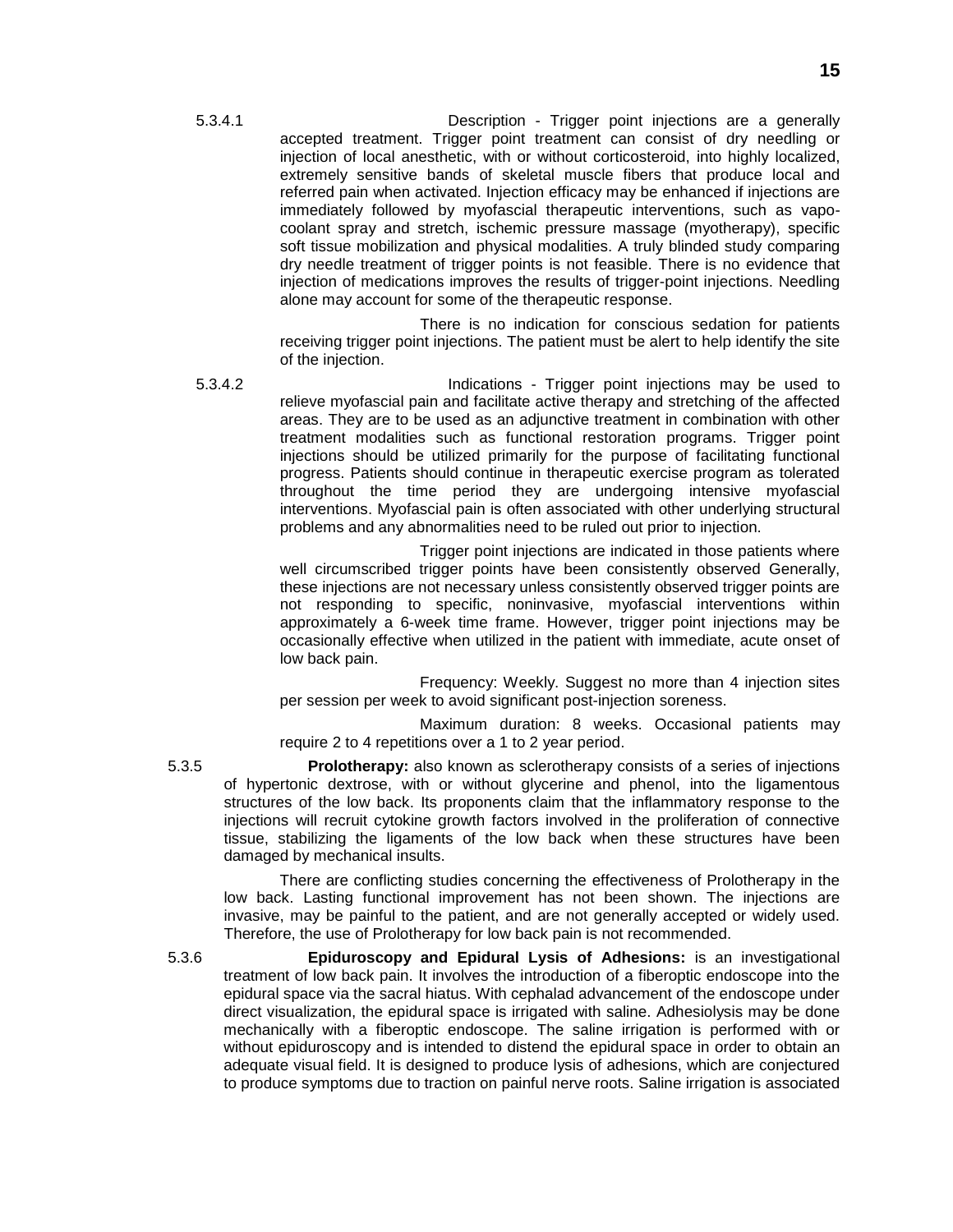with risks of elevated pressures which may impede blood flow and venous return, possibly causing ischemia of the cauda equina and retinal hemorrhage.

Other complications associated with instrumented lysis include catheter shearing, need for catheter surgical removal, infection (including meningitis), hematoma, and possible severe hemodynamic instability during application. Although epidural adhesions have been postulated to cause chronic low back pain, studies have failed to find a significant correlation between the level of fibrosis and pain or difficulty functioning. Studies of epidural lysis demonstrate no transient pain relief from the procedure. Given the low likelihood of a positive response, the additional costs and time requirement, and the possible complications from the procedure, epidural injection, or mechanical lysis, is not recommended.

Epiduroscopy-directed steroid injections are also not recommended as there is no evidence to support an advantage for using an epiduroscope with steroid injections.

5.4 **MEDICATIONS** use in the treatment of low back injuries is appropriate for controlling acute and chronic pain and inflammation. Use of medications will vary widely due to the spectrum of injuries from simple strains to post-surgical healing. All drugs should be used according to patient needs. A thorough medication history, including use of alternative and over the counter medications, should be performed at the time of the initial visit and updated periodically. The patient should be educated regarding the interaction with prescription and over-the-counter medications as well as the contents of over-the-counter herbal products.

The use of generic medications is encouraged. The list below is not all inclusive. It is accepted that medications not on this list may be appropriate for use in the care of the injured worker.

The following are listed in alphabetical order:

- 5.4.1 **Acetaminophen:** is an effective analgesic with antipyretic but not antiinflammatory activity. Acetaminophen is generally well tolerated, causes little or no gastrointestinal irritation, and is not associated with ulcer formation. Acetaminophen has been associated with liver toxicity in overdose situations or in chronic alcohol use. Patients may not realize that many over-the-counter preparations may contain acetaminophen. The total daily dose of acetaminophen is recommended not to exceed 4 grams per 24-hour period, from all sources, including narcotic-acetaminophen combination preparations.
- 5.4.2 **Muscle Relaxants:** are appropriate for muscle spasm with pain. There is strong evidence that muscle relaxants are more effective than placebo for providing short-term pain relief in acute low back pain. When prescribing these agents, physicians must seriously consider side effects of drowsiness or dizziness and the fact that benzodiazepines may be habit-forming
- 5.4.3 **Narcotics:** should be primarily reserved for the treatment of severe low back pain. In mild to moderate cases of low back pain, narcotic medication should be used cautiously on a case-by-case basis. Adverse effects include respiratory depression, the development of physical, and impaired alertness.

Narcotic medications should be prescribed with strict time, quantity, and duration guidelines, and with definitive cessation parameters. Pain is subjective in nature and should be evaluated using a scale to rate effectiveness of the narcotic prescribed.

5.4.4 **Nonsteroidal Anti-Inflammatory Drugs (NSAIDs)**: are useful for pain and inflammation. In mild cases, they may be the only drugs required for analgesia. There are several classes of NSAIDs, and the response of the individual injured worker to a specific medication is unpredictable. For this reason, a range of NSAIDs may be tried in each case with the most effective preparation being continued. Patients should be closely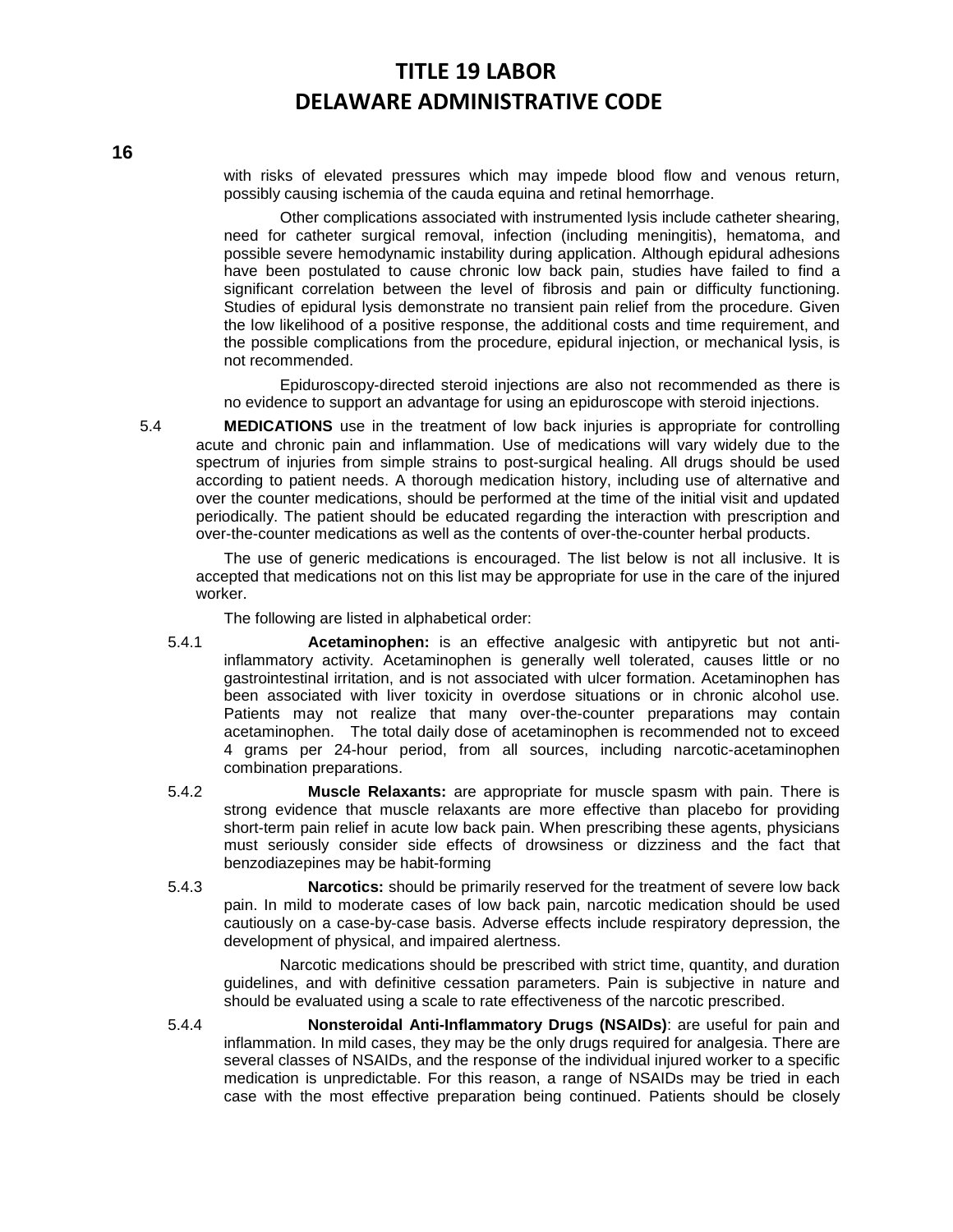monitored for adverse reactions. Naproxen sodium does not appear to be associated with increased risk of vascular events. Administration of proton pump inhibitors, Histamine 2 Blockers or prostaglandin analog misoprostol along with these NSAIDs may reduce the risk of duodenal and gastric ulceration. Intervals for metabolic screening are dependent upon the patient's age, general health status and should be within parameters listed for each specific medication. Complete Blood Count (CBC), and liver and renal function should be monitored in patients on chronic NSAIDs and initially when indicated.

5.4.4.1 Selective Cyclo-oxygenase-2 (COX-2) Inhibitors

COX-2 inhibitors are more recent NSAIDs and differ in adverse side effect profiles from the traditional NSAIDs. The major advantages of selective COX-2 inhibitors over traditional NSAIDs are that they have less gastrointestinal toxicity and no platelet effects.

COX-2 inhibitors should not be first-line for low risk patients who will be using an NSAID short term but are indicated in select patients for whom traditional NSAIDs are not tolerated. Serious upper GI adverse events can occur even in asymptomatic patients. Patients at high risk for GI bleed include those who use alcohol, smoke, are older than 65, take corticosteroids or anticoagulants, or have a longer duration of therapy.

5.4.5 **Psychotropic/Anti-anxiety/Hypnotic Agents:** may be useful for treatment of mild and chronic pain, dysesthesias, sleep disorders, and depression. Antidepressant medications, such as tricyclics and Selective Serotonin Reuptake Inhibitors (SSRIs), are useful for affective disorder and chronic pain management. Tricyclic antidepressant agents, in low dose, are useful for chronic pain.

Anti-anxiety medications should generally be limited to short-term use. Combinations of the above agents may be useful.

As a general rule, physicians should access the patient's prior history of substance abuse or depression prior to prescribing any of these agents. Due to the habitforming potential of the benzodiazepines and other drugs found in this class, they are not routinely recommended.

5.4.6 **Tramadol:** is useful in relief of low back pain and has been shown to provide pain relief equivalent to that of commonly prescribed NSAIDs. Although Tramadol may cause impaired alertness, it is generally well tolerated, does not cause gastrointestinal ulceration, or exacerbate hypertension or congestive heart failure.

## 5.5 **OCCUPATIONAL REHABILITATION PROGRAMS**

5.5.1 **Non-Interdisciplinary:** These generally accepted programs are workrelated, outcome-focused, individualized treatment programs. Objectives of the program include, but are not limited to, improvement of cardiopulmonary and neuromusculoskeletal functions (strength, endurance, movement, flexibility, stability, and motor control functions), patient education, and symptom relief. The goal is for patients to gain full or optimal function and return to work. The service may include the time-limited use of passive modalities with progression to active treatment and/or simulated/real work.

5.5.1.1 Work Conditioning/Simulation This program may begin once a patient is out of the acute phase of injury and will be able to tolerate this program.

> These programs are usually initiated after the acute phase has been completed and offered at any time throughout the recovery phase. Work conditioning should be initiated when imminent return of a patient to modified or full duty is not an option, but the prognosis for returning the patient to work at completion of the program is at least fair to good. The need for work place simulation should be based upon the results of a Functional Capacity Evaluation and/or Jobsite Analysis.

> > Length of visit: 1 to 4 hours per day.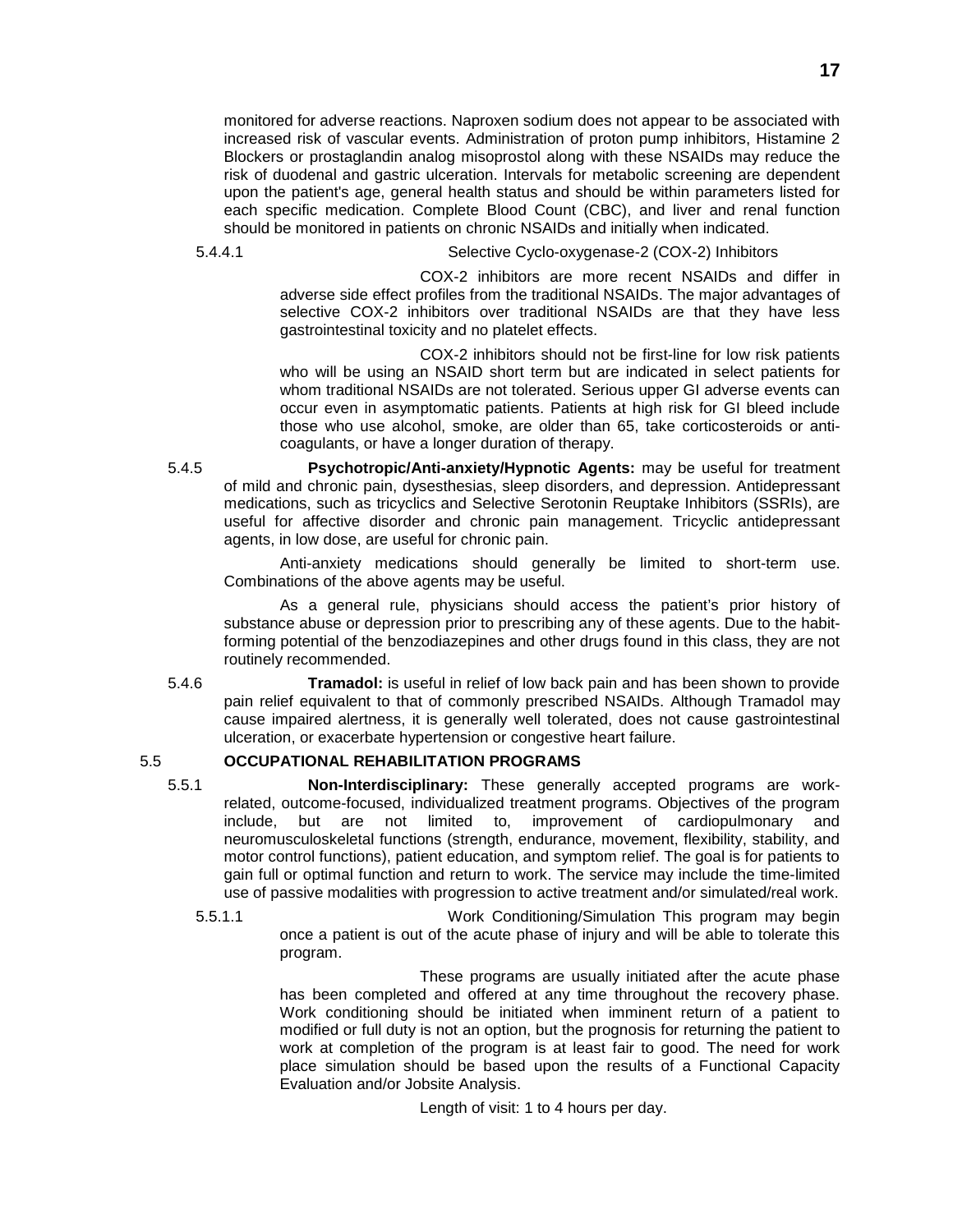#### Frequency: 2 to 5 visits per week

Maximum duration: 8 weeks. Participation in a program beyond six weeks must

be documented with respect to need and the ability to

facilitate positive

symptomatic or functional gains.

#### 5.5.1.2 Work Hardening

Work Hardening is an interdisciplinary program addressing a patient's employability and return to work. It includes a progressive increase in the number of hours per day that a patient completes work simulation tasks until the patient can tolerate a full workday. This is accomplished by addressing the medical, behavioral, physical, functional, and vocational components of employability and return-to-work.

This can include a highly structured program involving a team approach or can involve any of the components thereof. The interdisciplinary team should, at a minimum, be comprised of a qualified medical director who is board certified with documented training in occupational rehabilitation; team physicians having experience in occupational rehabilitation; occupational therapist; physical therapist; case manager; and psychologist. As appropriate, the team may also include: chiropractor, RN, vocational specialist or Certified Biofeedback Therapist.

Length of visit: Up to 8 hours/day

Frequency: 2 to 5 visits per week

Maximum duration: 8 weeks. Participation in a program beyond six weeks must

be documented with respect to need and the ability to facilitate positive

symptomatic or functional gains.

#### 5.5.1.3 Spinal Cord Programs

Spinal Cord Systems of Care provide coordinated, casemanaged, and integrated service for people with spinal cord dysfunction, whether due to trauma or disease. The system includes an inpatient component in an organization licensed as a hospital and an outpatient component. Each component endorses the active participation and choice of the persons served throughout the entire program. The Spinal Cord System of Care also provides or formally links with key components of care that address the lifelong needs of the persons served.

This can include a highly structured program involving a team approach or can involve any of the components thereof. The interdisciplinary team should, at a minimum, be comprised of a qualified medical director who is board certified and trained in rehabilitation, a case manager, occupational therapy, physical therapy, psychologist, rehabilitation RN and MD, and therapeutic recreation specialist. As appropriate, the team may also include: rehabilitation counselor, respiratory therapist, social worker, or speech-language pathologist.

Time frame durations for any spinal cord program should be determined based upon the extent of the patient's injury and at the discretion of the rehabilitation physician in charge.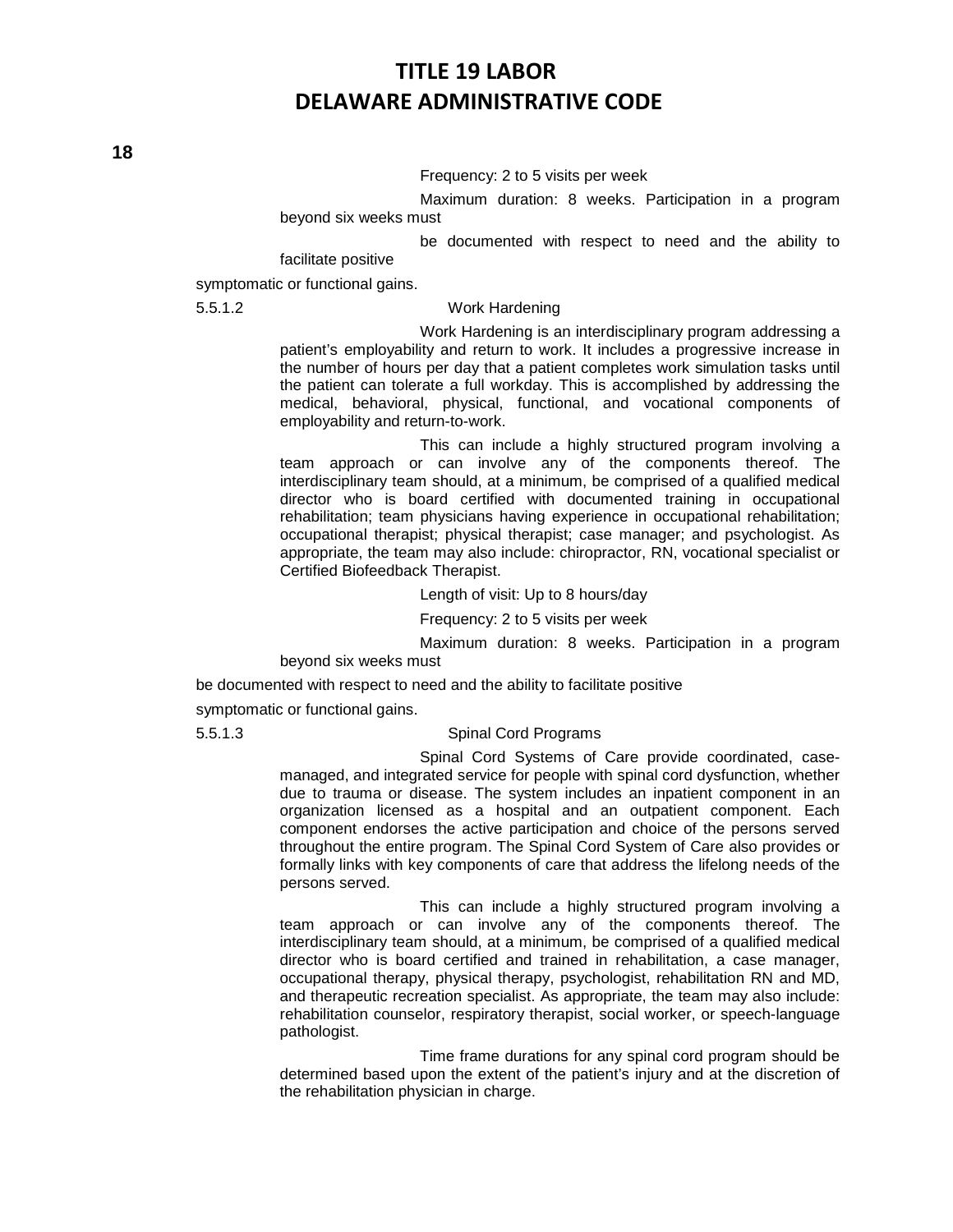#### 5.6 **ORTHOTICS**

- 5.6.1 **Foot Orthoses and Inserts:** are accepted interventions for spinal disorders that are due to aggravated mechanical abnormalities, such as leg length discrepancy, scoliosis, or lower extremity misalignment. Shoe insoles or inserts may be effective for patients with acute low back problems who stand for prolonged periods of time.
- 5.6.2 **Lumbar Support Devices:** include backrests for chairs and car seats. Lumbar supports may provide symptomatic relief of pain and movement reduction in cases of chronic low back problems.
- 5.6.3 **Lumbar Corsets and Back Belts:** The injured worker should be advised of the potential harm from using a lumbar support for a period of time greater than that which is prescribed. Harmful effects include de-conditioning of the trunk musculature, skin irritation, and general discomfort.
- 5.6.4 **Lumbosacral Bracing:** Rigid bracing devices are well accepted and commonly used for post-fusion, scoliosis, and vertebral fractures.
- 5.7 **PATIENT EDUCATION** No treatment plan is complete without addressing issues of individual and/or group patient education as a means of prolonging the beneficial effects of treatment, as well as facilitating self-management of symptoms and injury prevention. The patient should be encouraged to take an active role in the establishment of functional outcome goals. They should be educated on their specific injury, assessment findings, and plan of treatment. Instruction on proper body mechanics and posture, positions to avoid, selfcare for exacerbation of symptoms, and home exercise should also be addressed.

Time to produce effect: Varies with individual patient

Frequency: Should occur at every visit.

- 5.8 **RESTRICTION OF ACTIVITIES** Continuation of normal daily activities is the recommendation for acute and chronic low back pain without neurologic symptoms. There is good evidence against the use of bed rest in cases without neurologic symptoms. Bed rest may lead to de-conditioning and impair rehabilitation. Modified return-to-work is almost always more efficacious and rarely contraindicated in the vast majority of injured workers with low back pain.
- 5.9 **RETURN-TO-WORK** Early return-to-work should be a prime goal in treating occupational injuries given the poor return-to-work prognosis for an injured worker who has been out of work for more than six months. It is imperative that the patient be educated regarding the benefits of return-to-work, work restrictions, and follow-up if problems arise. When attempting to return a patient to work after a specific injury, clear objective physical capabilities of the injured worker should be outline on the appropriate form. An accurate job description with detailed physical duty requirements is often necessary to assist the physician in making return-to-work recommendations.

Employers should be prepared to offer transitional work. This may consist of temporary work in a less demanding position, return to the regular job with restrictions, or gradual return to the regular job. Company policies which encourage return-to-work with positive communication are most likely to have decreased worker disability. This may require a job site evaluation. When an appropriate a Jobsite Analysis may be necessary.

Return-to-work is defined as any work or duty that the patient is able to perform safely. It may not be the patient's regular work. Due to the large spectrum of injuries of varying severity and varying physical demands in the work place, it is not possible to make specific return-towork guidelines for each injury.

**Compliance with Activity Restrictions**: In some cases, compliance with restriction of activity levels may require a complete job site evaluation, a functional capacity evaluation (FCE) or other special testing.

5.10 **THERAPY — PASSIVE** Most of the following passive therapies and modalities are generally accepted methods of care for a variety of work-related injuries. Passive therapy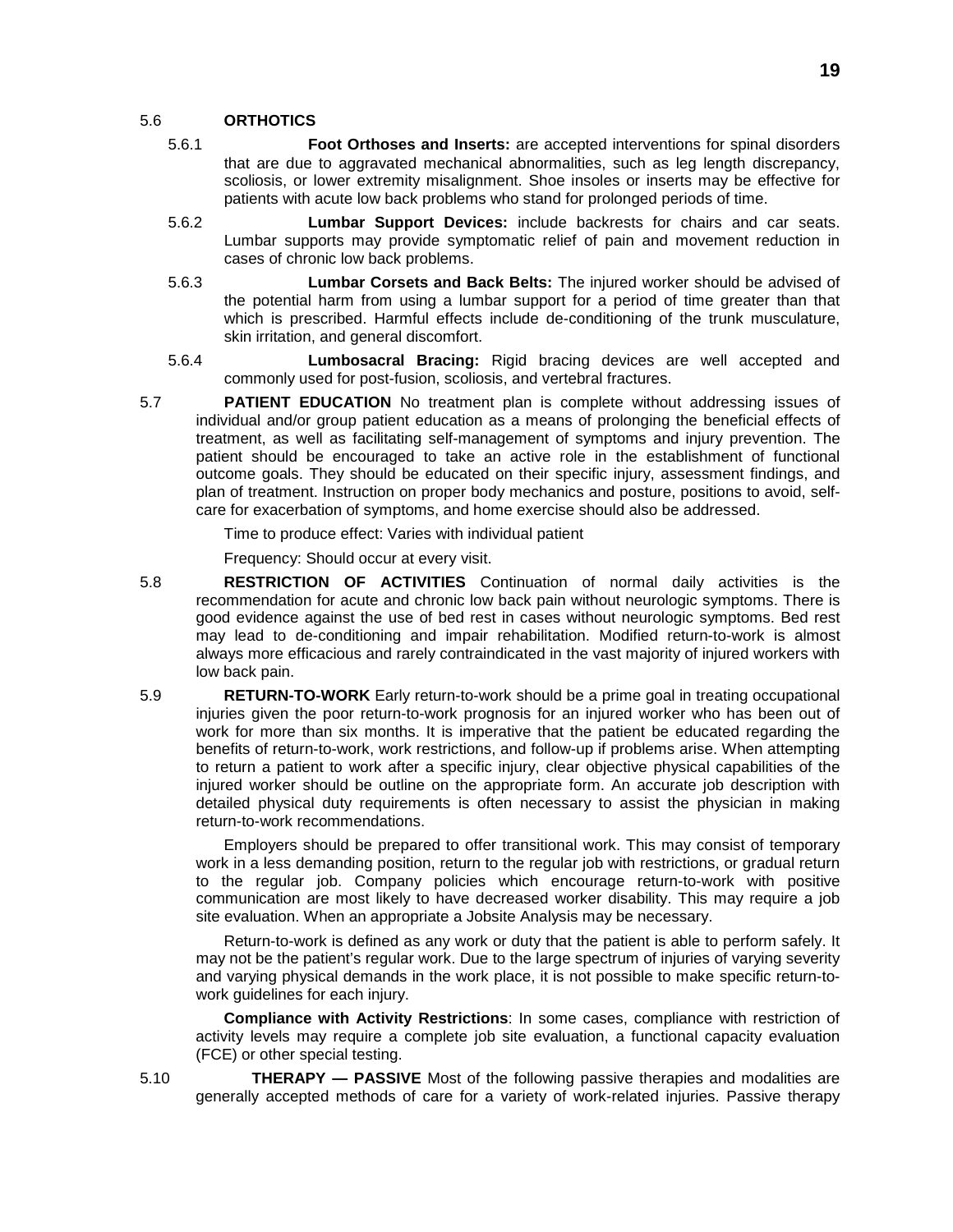includes those treatment modalities that do not require energy expenditure on the part of the patient. They are principally effective during the early phases of treatment and are directed at controlling symptoms such as pain, inflammation and swelling and to improve the rate of healing soft tissue injuries. They should be used adjunctively with active therapies such as postural stabilization and exercise programs to help control swelling, pain, and inflammation during the active rehabilitation process. Please refer to General Guideline Principles, Active Interventions. Passive therapies may be used intermittently as a therapist deems appropriate or regularly if there are specific goals with objectively measured functional improvements during treatment.

Generally, passive interventions are viewed as a means to facilitate progress in an active rehabilitation program with concomitant attainment of objective functional gains. All rehabilitation programs must incorporate "Active Interventions" no later than twelve visits or three weeks after the onset of treatment. Reimbursement for passive modalities only after the first twelve visits or three weeks of treatment without clear evidence of Active Interventions will require supportive documentation.

On occasion, specific diagnoses and post-surgical conditions may warrant durations of treatment beyond those listed as "maximum." factors such as exacerbation of symptoms, reinjury, interrupted continuity of care, and comorbitities may also extend durations of care. Specific goals with objectively measured functional improvement during treatment must be cited to justify extended durations of care. It is recommended that, if no functional gain is observed after the number of treatments under "time to produce effect" have been completed; alternative treatment interventions, further diagnostic studies, or further consultations should be pursued.

The following passive therapies are listed in alphabetical order:

5.10.1 **Electrical Stimulation (Unattended and Attended):** is an accepted treatment. Once applied, unattended electrical stimulation requires minimal on-site supervision by the provider. Indications include pain, inflammation, muscle spasm, atrophy, decreased circulation, and the need for osteogenic stimulation. A home unit should be purchased if treatment is effective and frequent use is recommended.

Time to produce effect: 2 to 4 treatments

Maximum duration: 14 visits

5.10.2 **Iontophoresis:** is an accepted treatment which consists of the transfer of medication, including, but not limited to, steroidal anti-inflammatories and anesthetics, through the use of electrical stimulation. Indications include pain (Lidocaine), inflammation (hydrocortisone, salicylate), edema (mecholyl, hyaluronidase, salicylate), ischemia (magnesium, mecholyl, iodine), muscle spasm (magnesium, calcium), calcific deposits (acetate), scars, and keloids (sodium chloride, iodine, acetate). There is no proven benefit for this therapy in the low back.

Time to produce effect: 1 to 4 treatments

Frequency: 3 times per week with at least 48 hours between treatments

Maximum duration: 8 visits per body region

5.10.3 **Manipulation:** Is generally accepted, well-established and widely used therapeutic intervention for low back pain. Manipulative Treatment (not therapy) is defined as the therapeutic application of manually guided forces by an operator to improve physiologic function and/or support homeostasis that has been altered by the injury or occupational disease, and has associated clinical significance.

High velocity, low amplitude (HVLA) technique, chiropractic manipulation, osteopathic manipulation, muscle energy techniques, counter strain, and non-force techniques are all types of manipulative treatment. This may be applied by osteopathic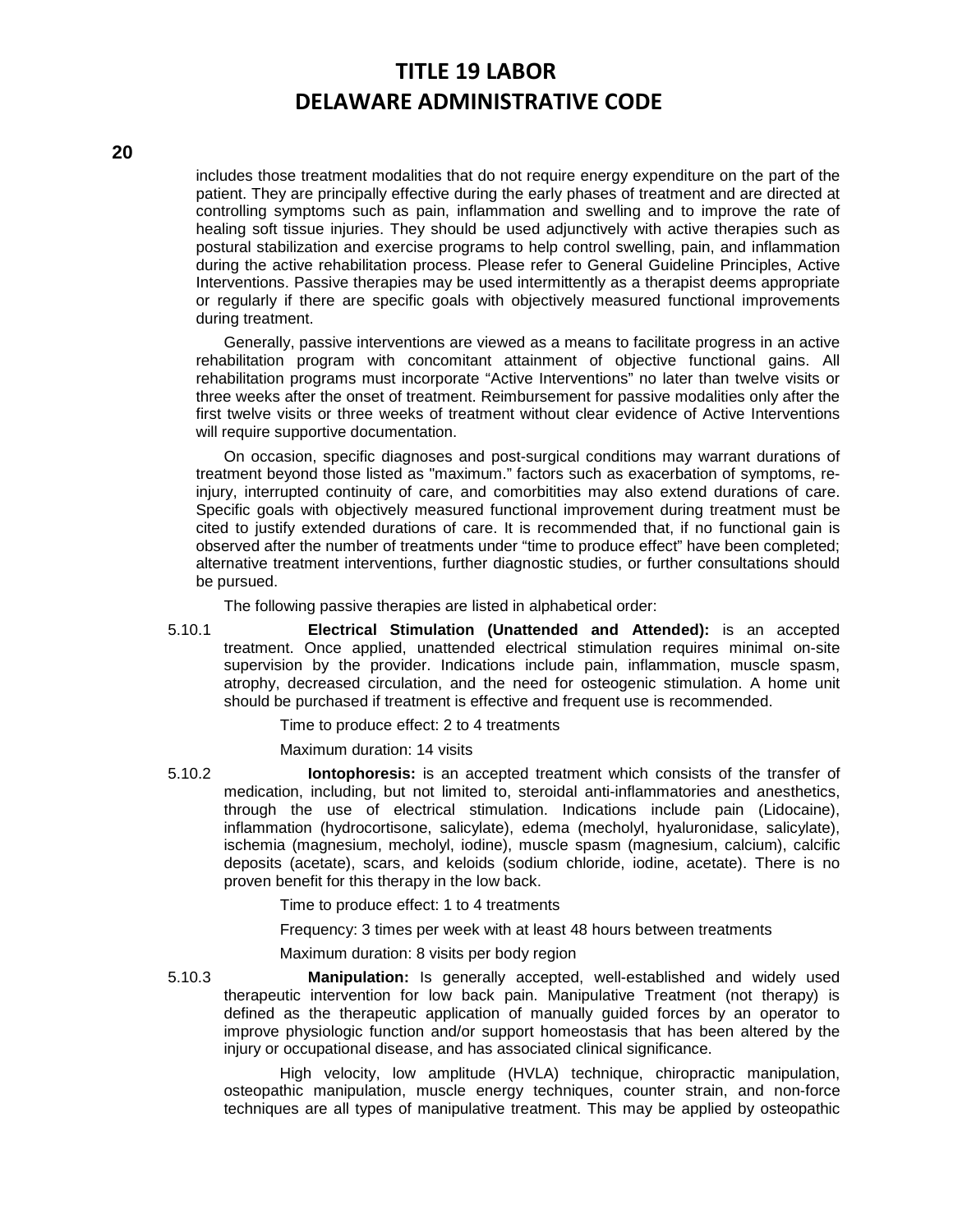physicians (D.O.), chiropractors (D.C.), properly trained physical therapists (P.T.), or properly trained medical physicians. Under these different types of manipulation exist many subsets of different techniques that can be described as a) direct- a forceful engagement of a restrictive/pathologic barrier, b) indirect- a gentle/non-forceful disengagement of a restrictive/pathologic barrier, c) the patient actively assists in the treatment and d) the patient relaxing, allowing the practitioner to move the body tissues. When the proper diagnosis is made and coupled with the appropriate technique, manipulation has no contraindications and can be applied to all tissues of the body. Pretreatment assessment should be performed as part of each manipulative treatment visit to ensure that the correct diagnosis and correct treatment is employed.

High velocity, low amplitude (HVLA) manipulation is performed by taking a joint to its end range of motion and moving the articulation into the zone of accessory joint movement, well within the limits of anatomical integrity. Indications for manipulation include joint pain, decreased joint motion, and joint adhesions. Contraindications to HVLA manipulation include joint instability, fractures, severe osteoporosis, infection, metastatic cancer, active inflammatory arthritides, aortic aneurysm, and signs of progressive neurologic deficits.

Time to produce effect for all types of manipulative treatment: 1 to 6 treatments.

Frequency: Up to 3 times per week for the first 4 weeks as indicated by the severity of involvement and the desired effect, then up to 2 treatments per week for the next 4 weeks. For further treatments, twice per week or less to maintain function.

Maximum duration: 36 visits. Extended durations of care beyond what is considered "maximum" may be necessary in cases of re-injury, interrupted continuity of care, exacerbation of symptoms, and in those patients with comorbidities. Refer to the Chronic Pain Guidelines for care beyond 6 months.

The combination of 97140 plus either CMT or OMT code is equal to one visit when performed on the same day. Any combination of manual therapeutic intervention exceeding 36 visits (not units) need to go to UR.

#### 5.10.3.1 Mobilization (Joint) /Manipulation

Mobilization is passive movement involving oscillatory motions to the involved joints. The passive mobility is performed in a graded manner (I, II, III, IV, or V), which depicts the speed of the maneuver. It may include skilled manual joint tissue stretching. Indications include the need to improve joint play, improve intracapsular arthrokinematics, or reduce pain associated with tissue impingement.

Time to produce effect: 4 to 6 treatments

Frequency: 2 to 3 times per week

Maximum duration: 36 visits (CPT codes 97124 and 97140 cannot exceed 36 visits in combination).

5.10.4 **Massage — Manual or Mechanical:** Massage is manipulation of soft tissue with broad ranging relaxation and circulatory benefits. This may include techniques that include pressing, lifting, rubbing, pinching of soft tissues by, or with, the practitioner's hands. Indications include edema (peripheral or hard and non-pliable edema), muscle spasm, adhesions, the need to improve peripheral circulation and range of motion, or to increase muscle relaxation and flexibility prior to exercise.

In sub-acute low back pain populations there is good evidence that massage can increase function when combined with exercise and patient education. Some studies have demonstrated a decrease in provider visits and pain medication use with combined therapy. One study indicated improved results with acupressure massage. It is recommended that all massage be performed by trained, experienced therapists and be accompanied by an active exercise program and patient education. In contrast to the sub-acute population, massage is a generally accepted treatment for the acute low back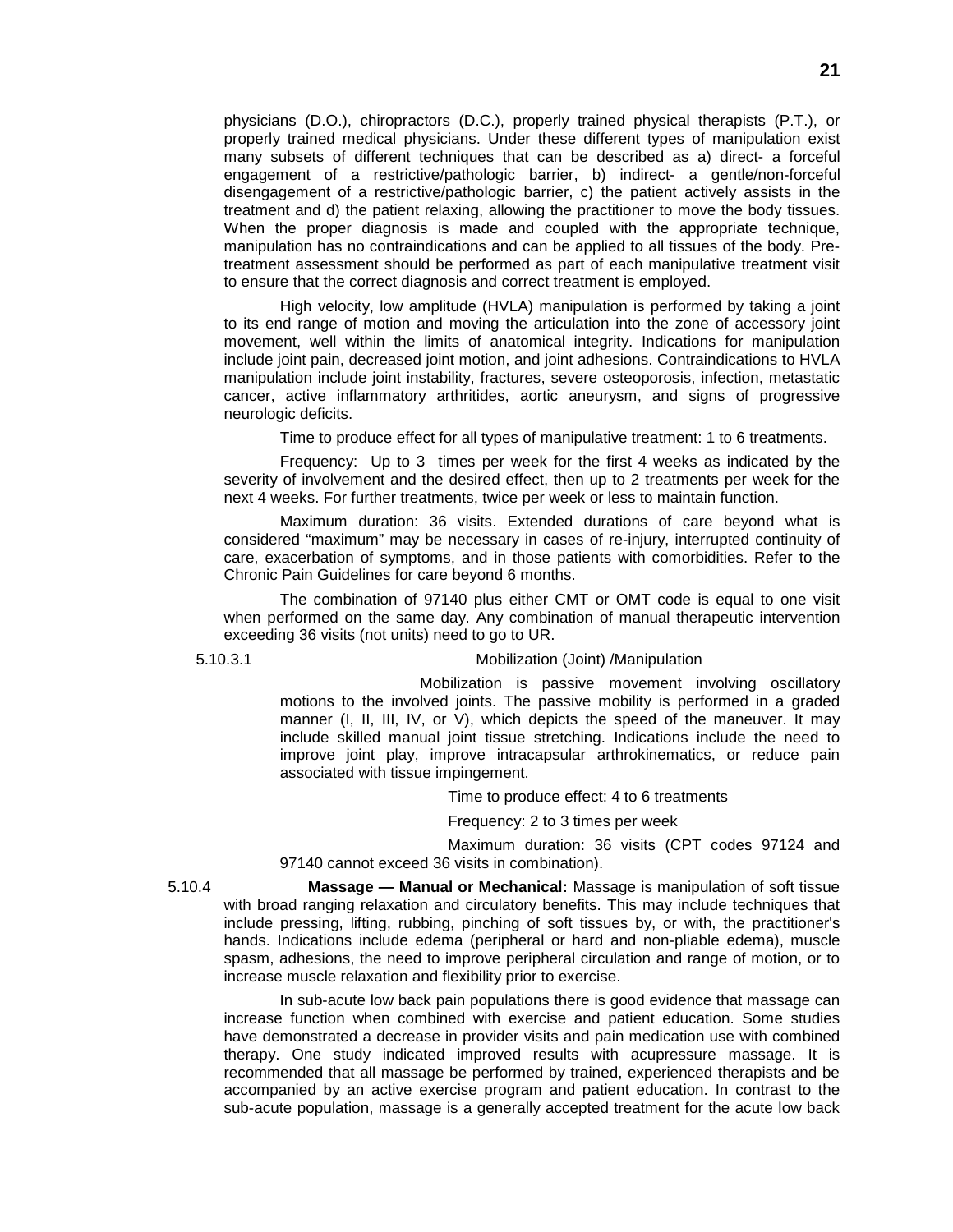pain population, although no studies have demonstrated its efficacy for this set of patients.

Time to produce effect: Immediate

Frequency: 1 to 3 times per week

Maximum duration: 12 visits (CPT codes 97124 and 97140 cannot exceed 36 visits in combination).

5.10.5 **Mobilization (Joint):** is a generally well-accepted treatment. Mobilization is passive movement involving oscillatory motions to the vertebral segment(s). The passive mobility is performed in a graded manner (I, II, III, IV, or V), which depicts the speed and depth of joint motion during the maneuver. For further discussion on Level V joint mobilization please see section on HVLA manipulation [Refer to section 12. d.]. It may include skilled manual joint tissue stretching. Indications include the need to improve joint play, segmental alignment, improve intracapsular arthrokinematics, or reduce pain associated with tissue impingement. Mobilization should be accompanied by active therapy. For Level V mobilization contraindications include joint instability, fractures, severe osteoporosis, infection, metastatic cancer, active inflammatory arthritides, aortic aneurysm, and signs of progressive neurologic deficits.

Time to produce effect for all types of manipulative treatment: 1 to 6 treatments.

Frequency: Up to 3 times per week for the first 4 weeks as indicated by the severity of involvement and the desired effect, then up to 2 treatments per week for the next 4 weeks. For further treatments twice per week or less to maintain function.

Maximum duration: 36 visits. Extended durations of care beyond what is considered "maximum" may be necessary in cases of re-injury, interrupted continuity of care, exacerbation of symptoms, and in those patients with comorbitities. Refer to the Chronic Pain Guidelines for care beyond 6 months.

**RE-EVALUATE TREATMENT EVERY 3 TO 4 WEEKS** If a given treatment or modality is not producing positive results within 3 to 4 weeks, the treatment may be either modified or discontinued. Reconsideration of diagnosis should also occur in the event of poor response to a seemingly rational intervention.

CPT codes 97124 and 97140 cannot exceed 36 visits in combination

5.10.6 **Mobilization (Soft Tissue):** is a generally well-accepted treatment. Mobilization of soft tissue is the skilled application of muscle energy, strain/counter strain, myofascial release, manual trigger point release, and manual therapy techniques designed to improve or normalize movement patterns through the reduction of soft tissue pain and restrictions. These can be interactive with the patient participating or can be with the patient relaxing and letting the practitioner move the body tissues. Indications include muscle spasm around a joint, trigger points, adhesions, and neural compression. Mobilization should be accompanied by active therapy.

Maximum duration: 36 visits

**RE-EVALUATE TREATMENT EVERY 3 TO 4 W**EEKS If a given treatment or modality is not producing positive results within 3 to 4 weeks, the treatment may be either modified or discontinued. Reconsideration of diagnosis should also occur in the event of poor response to a seemingly rational intervention.

CPT codes 97124 and 97140 cannot exceed 36 visits in combination.

5.10.7 **Short-Wave Diathermy:** is an accepted treatment which involves the use of equipment that exposes soft tissue to a magnetic or electrical field. Indications include enhanced collagen extensibility before stretching, reduced muscle guarding, reduced inflammatory response, and enhanced re-absorption of hemorrhage/hematoma or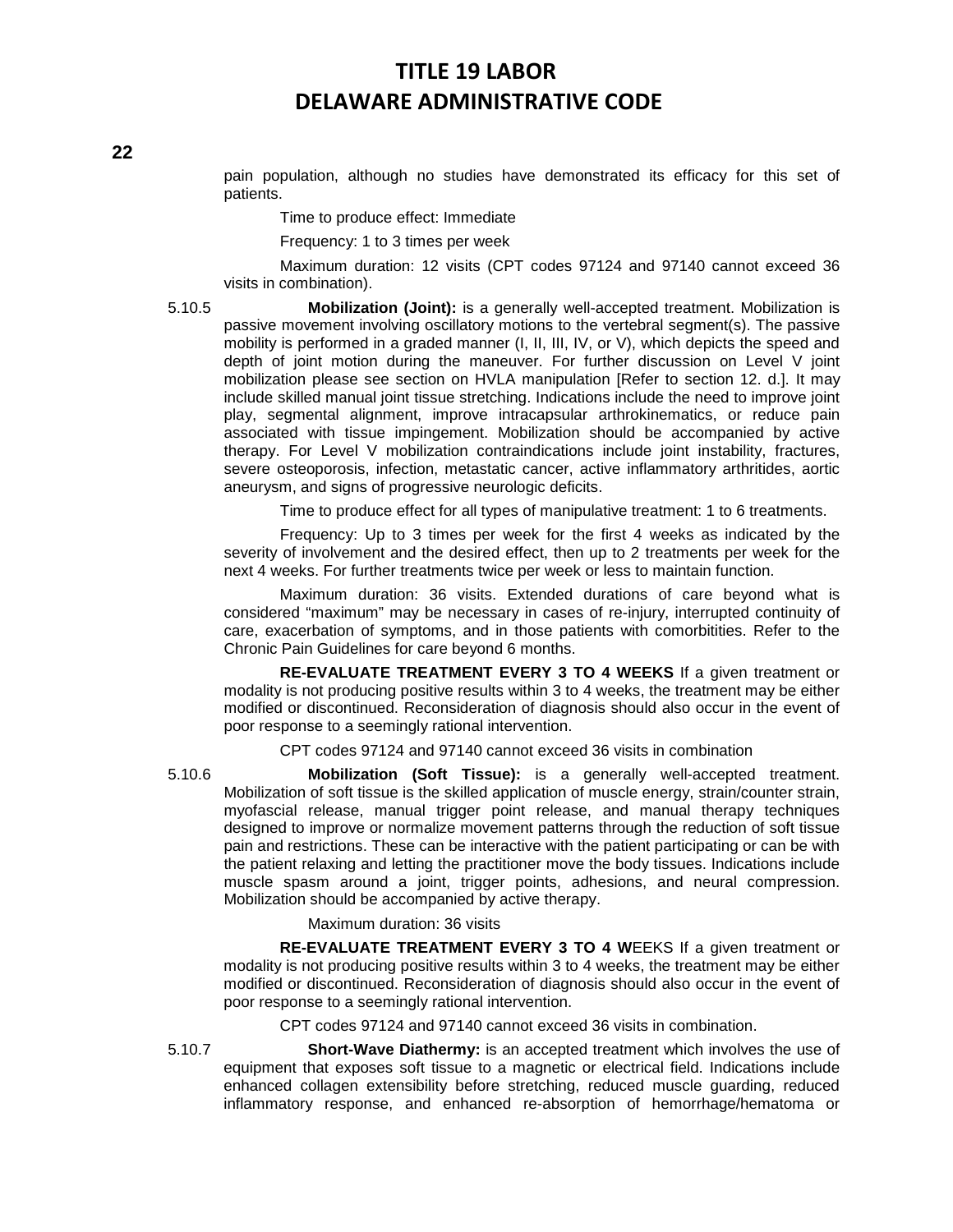edema. It is an accepted modality as an adjunct to acupuncture or situation where other forms of contact superficial heat are contraindicated.

5.10.8 **Superficial Heat and Cold Therapy (excluding Infrared Therapy):** is a generally accepted treatment. Superficial heat and cold are thermal agents applied in various manners that lower or raise the body tissue temperature for the reduction of pain, inflammation, and/or effusion resulting from injury or induced by exercise. Includes application of heat just above the surface of the skin at acupuncture points. Indications include acute pain, edema and hemorrhage, need to increase pain threshold, reduce muscle spasm, and promote stretching/flexibility. Cold and heat packs can be used at home as an extension of therapy in the clinic setting.

Time to produce effect:

Immediate

Frequency: 2 to 5 times per week

Maximum duration: 12 visits with a maximum of 1 unit per day.

- 5.10.9 **Traction—Manual:** is an accepted treatment and an integral part of manual manipulation or joint mobilization. Indications include decreased joint space, muscle spasm around joints, and the need for increased synovial nutrition and response. Manual traction is contraindicated in patients with tumor, infection, fracture, or fracture dislocation.
- 5.10.10 **Traction—Mechanical:** Traction modalities are contraindicated in patients with tumor, infections, fracture, or fracture dislocation. Non-oscillating inversion traction methods are contraindicated in patients with glaucoma or hypertension. Motorized traction/decompression devices are included (i.e. VAX-D, DRX9000,etc.) A home lumbar traction unit can be purchased if therapy proves effective.

Time to produce effect: 1 to 3 sessions up to 30 minutes. If response is negative after 3 treatments, discontinue this modality. Frequency: 2 to 3 times per week. A home lumbar traction unit can be purchased if therapy proves effective. Maximum duration: 24 visits

5.10.11 **Transcutaneous Electrical Nerve Stimulation (TENS):** is a generally accepted treatment. TENS should include at least one instructional session for proper application and use. Indications include muscle spasm, atrophy, and decreased circulation and pain control. Minimal TENS unit parameters should include pulse rate, pulse width and amplitude modulation. Consistent, measurable functional improvement should be documented prior to the purchase of a home unit.

Time to produce effect: Immediate

Frequency: Variable

5.10.12 **Ultrasound (Including Phonophoresis):** is an accepted treatment. Ultrasound uses sonic generators to deliver acoustic energy for therapeutic thermal and/or non-thermal soft tissue effects. Indications include scar tissue, adhesions, collagen fiber and muscle spasm, and the need to extend muscle tissue or accelerate the soft tissue healing. Ultrasound with electrical stimulation is concurrent delivery of electrical energy that involves dispersive electrode placement. Indications include muscle spasm, scar tissue, pain modulation, and muscle facilitation.

Phonophoresis is the transfer of medication to the target tissue to control inflammation and pain through the use of sonic generators. These topical medications include, but are not limited to, steroidal anti-inflammatory and anesthetics. Phonopheresis is not recommended for Low Back Pain.

Time to produce effect: 6 to 15 treatments

Frequency: 3 times per week

Maximum duration: 18 visits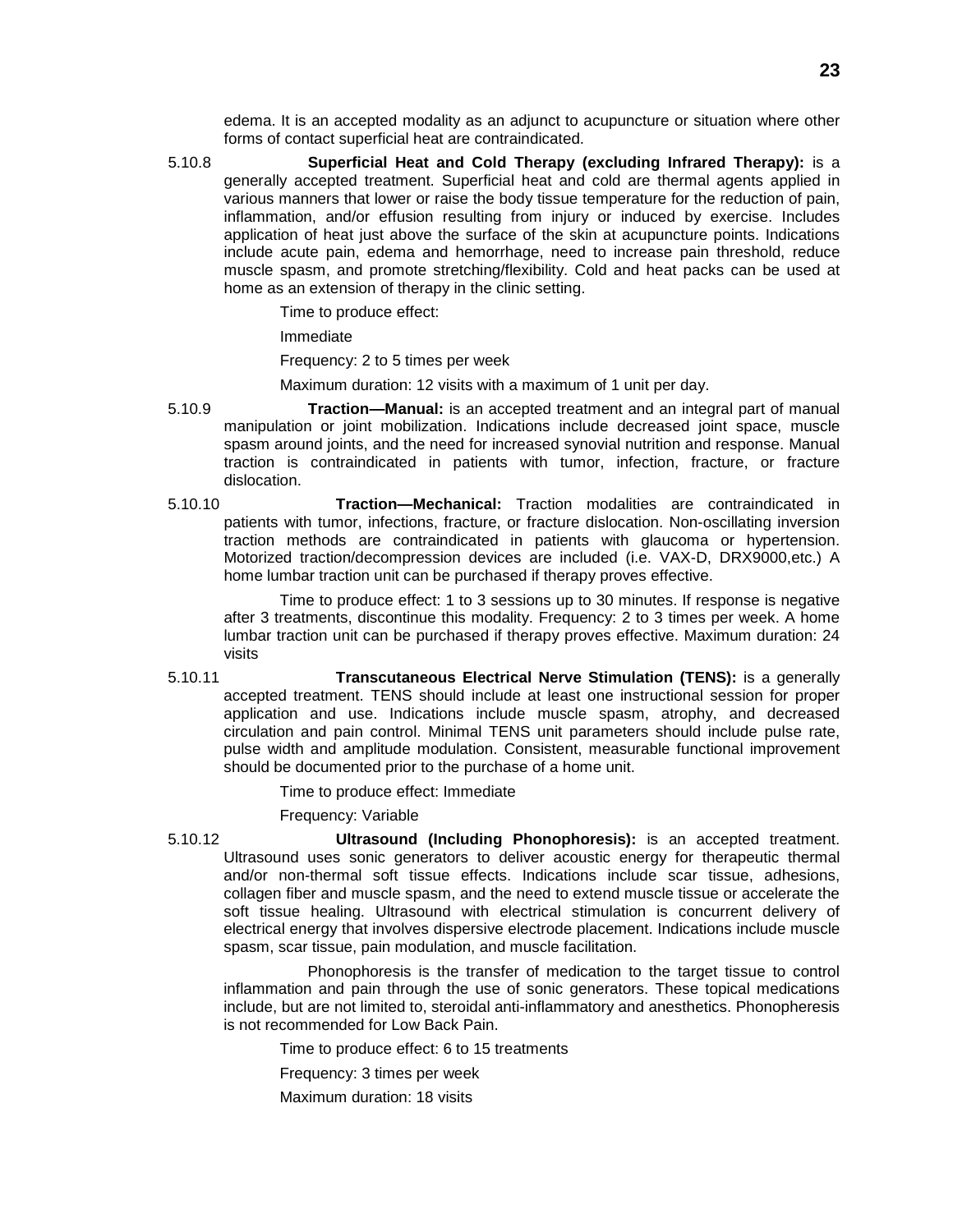- 5.10.13 **Whirlpool/Hubbard Tank:** is a generally accepted treatment in which conductive exposure to water at varied temperatures that best elicits the desired effect. It generally includes massage by water propelled by a turbine or Jacuzzi jet system and has the same thermal effects as hot packs, if water temperature exceeds tissue temperature. It has the same thermal effects as cold application, if comparable temperature water is used. Indications include the need for analgesia, relaxing muscle spasm, reducing joint stiffness, and facilitating and preparing for exercise. **This is not recommended for Low Back Pain.**
- 5.11 **THERAPY—ACTIVE** The following active therapies are widely used and accepted methods of care for a variety of work-related injuries. They are based on the philosophy that therapeutic exercise and/or activity are beneficial for restoring flexibility, strength, endurance, function, range of motion, and can alleviate discomfort. Active therapy requires an internal effort by the individual to complete a specific exercise or task. This form of therapy requires supervision from a therapist or medical provider such as verbal, visual, and/or tactile instruction(s). At times, the provider may help stabilize the patient or guide the movement pattern but the energy required to complete the task is predominately executed by the patient.

Patients should be instructed to continue active therapies at home as an extension of the treatment process in order to maintain improvement levels. Follow-up visits to reinforce and monitor progress and proper technique are recommended. Home exercise can include exercise with or without mechanical assistance or resistance and functional activities with assistive devices. The following active therapies are listed in alphabetical order:

5.11.1 **Activities of Daily Living (ADL)** are well-established interventions which involve instruction, active-assisted training, and/or adaptation of activities or equipment to improve a person's capacity in normal daily activities such as self-care, work reintegration training, homemaking, and driving.

Time to produce effect: 4 to 5 treatments

Maximum duration: 10 visits

5.11.2 **Aquatic Therapy:** is a well-accepted treatment which consists of the therapeutic use of aquatic immersion for therapeutic exercise to promote strengthening, core stabilization, endurance, range of motion, flexibility, body mechanics, and pain management. Aquatic therapy includes the implementation of active therapeutic procedures in a swimming or therapeutic pool. The water provides a buoyancy force that lessens the amount of force gravity applies to the body. The decreased gravity effect allows the patient to have a mechanical advantage and more likely have a successful trial of therapeutic exercise. The therapy may be indicated for individuals who:

Cannot tolerate active land-based or full-weight bearing therapeutic procedures Require increased support in the presence of proprioceptive deficit; Are at risk of compression fracture due to decreased bone density; Have symptoms that are exacerbated in a dry environment; Would have a higher probability of meeting active therapeutic goals than in a land-based environment.

The pool should be large enough to allow full extremity range of motion and fully erect posture. Aquatic vests, belts and other devices can be used to provide stability, balance, buoyancy, and resistance.

Time to produce effect: 4 to 5 treatments

Frequency: 3 to 5 times per week

Maximum duration: 20 visits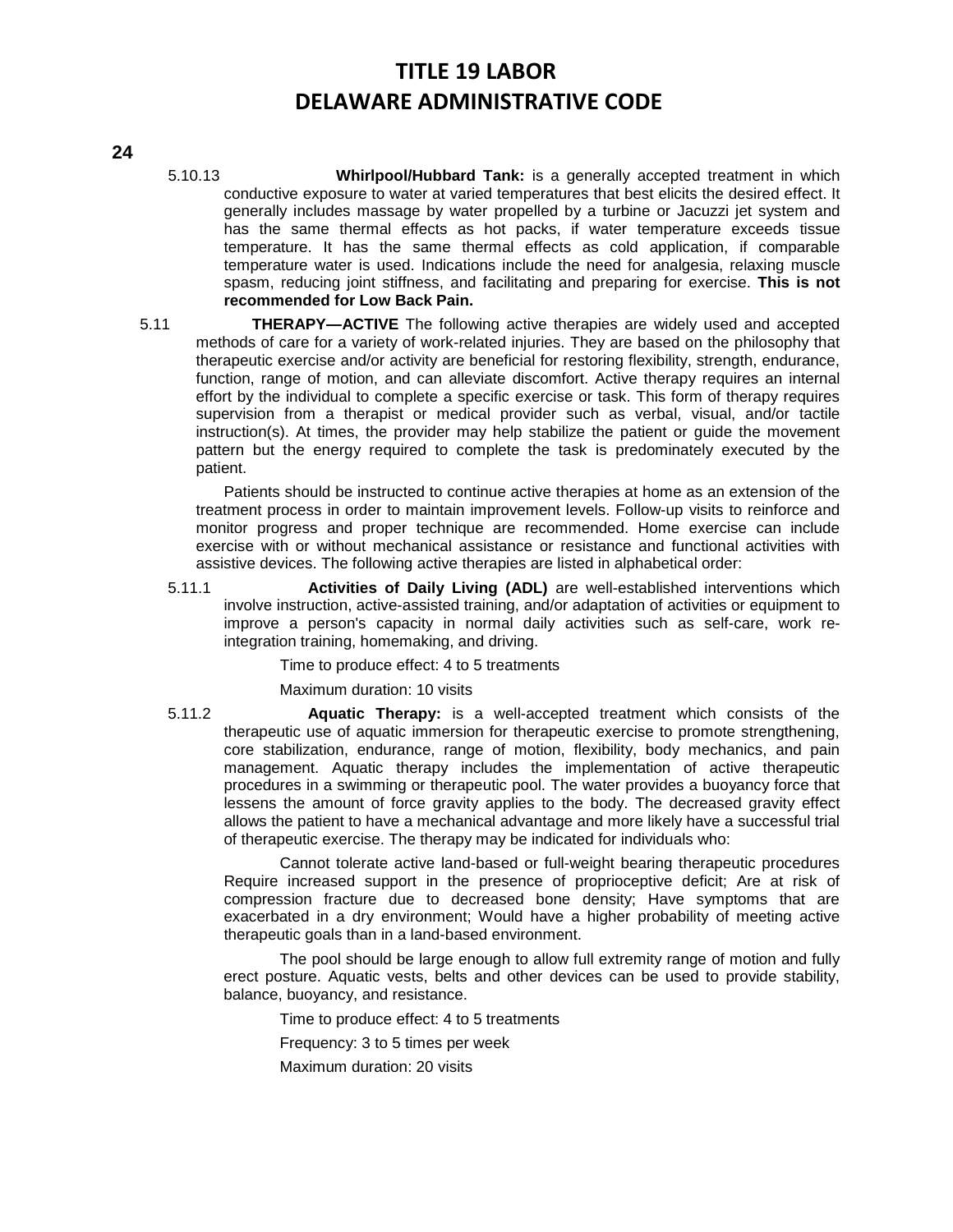A self-directed program is recommended after the supervised aquatics program has been established, or, alternatively a transition to a land-based environment exercise program.

5.11.3 **Functional Activities:** are well-established interventions which involve the use of therapeutic activity to enhance mobility, body mechanics, employability, coordination, balance, and sensory motor integration.

Time to produce effect: 4 to 5 treatments

Frequency: 3 to 5 times per week

Maximum duration: 24 visits

Total number of visit 97110 and 97530 should not exceed 36 visits without preauthorization.

5.11.4 **Functional Electrical Stimulation:** is an accepted treatment in which the application of electrical current to elicit involuntary or assisted contractions of atrophied and/or impaired muscles. It may be indicated for **impaired** muscle function to radiculopathy. (Foot drop)

Time to produce effect: 2 to 6 treatments

Frequency: 3 times per week

Maximum duration: 14 visits inclusive of electrical muscle stimulation codes if

beneficial provide with home unit.

5.11.5 **Neuromuscular Re-education:** is a generally accepted treatment. It is the skilled application of exercise with manual, mechanical, or electrical facilitation to enhance strength; movement patterns; neuromuscular response; proprioception, kinesthetic sense, coordination; education of movement, balance, and posture. Indications include the need to promote neuromuscular responses through carefully timed proprioceptive stimuli, to elicit and improve motor activity in patterns similar to normal neurologically developed sequences, and improve neuromotor response with independent control.

Time to produce effect: 2 to 6 treatments

Frequency: 3-5 times per week

Maximum duration: 30 visits

5.11.6 **Therapeutic Exercise:** is a generally well-accepted treatment. Therapeutic exercise, with or without mechanical assistance or resistance, may include isoinertial, isotonic, isometric and isokinetic types of exercises. Indications include the need for cardiovascular fitness, reduced edema, improved muscle strength, improved connective tissue strength and integrity, increased bone density, promotion of circulation to enhance soft tissue healing, improvement of muscle recruitment, improved proprioception, and coordination, increased range of motion. Therapeutic exercises are used to promote normal movement patterns, and can also include complementary/alternative exercise movement therapy (with oversight of a physician or appropriate healthcare professional).

Spinal Stabilization: is a generally well-accepted treatment. The goal of this therapeutic program is to strengthen the spine in its neural and anatomic position. The stabilization is dynamic which allows whole body movements while maintaining a stabilized spine. It is the ability to move and function normally through postures and activities without creating undue vertebral stress

Time to produce effect: 2 to 6 treatments

Frequency: 3 to 5 times per week

Maximum duration: 30 visits

Total number of visits of 97110 & 97530 may not exceed 36 visits without preauthorization.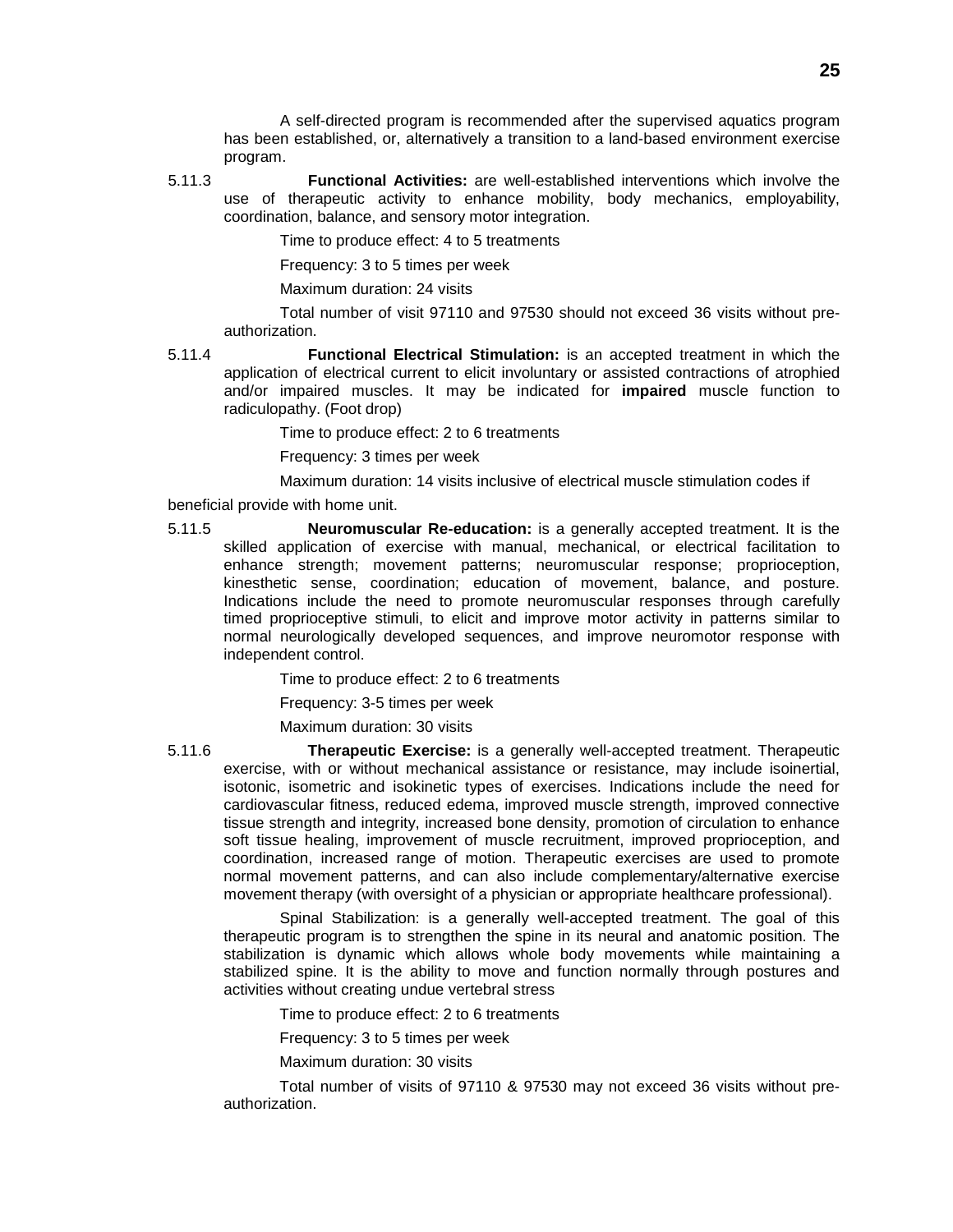#### **26**

5.12 **VOCATIONAL REHABILITATION** is a generally accepted intervention. Initiation of vocational rehabilitation requires adequate evaluation of patients for quantification of highest functional level, motivation, and achievement of maximum medical improvement. Vocational rehabilitation may be as simple as returning to the original job or as complicated as being retrained for a new occupation.

It may also be beneficial for full vocational rehabilitation to be started, if it is evident that the injured worker will be unable to return to his/her previous occupation. A positive goal and direction may aid the patient in decreasing stress and depression, and promote optimum rehabilitation.

#### **6.0 Therapeutic Procedures - Operative**

All operative interventions must be based upon positive correlation of clinical findings, clinical course, and diagnostic tests. A comprehensive assimilation of these factors must lead to a specific diagnosis with positive identification of pathologic condition(s). It is important to consider non-physiologic modifiers of pain presentation or non-operative conditions mimicking radiculopathy or instability prior to consideration of elective surgical intervention.

While sufficient time allowances for non-operative treatment are required to determine the natural cause and response to non-operative treatment of low back pain disorders, timely decision making for operative intervention is critical to avoid de-conditioning and increased disability (exclusive of "emergent" or urgent pathology such as cauda equina syndrome or associated rapidly progressive neurologic loss).

In general, if the program of non-operative treatment fails, operative treatment is indicated when:

Improvement of the symptoms has plateaued and the residual symptoms of pain and functional disability are unacceptable at the end of active treatment, or at the end of longer duration of non-operative programs for debilitated patients with complex problems; and/or Frequent recurrences of symptoms cause serious functional limitations even if a nonoperative active treatment program provides satisfactory relief of symptoms, and restoration of function on each recurrence. Mere passage of time with poorly guided treatment is not considered an active treatment program.

Surgical evaluation for simple decompression of patients with herniated nucleus pulposus and sciatica should occur within 6 to 12 weeks after injury at the latest, within the above stated contingencies. For patients with true, refractory mechanical low back pain in whom fusion is being considered, it is recommended that a surgical evaluation or interventions occur within 4 months following injury.

Spinal decompression surgeries and fusion have re-operation rates of approximately 10% or more over the following five years. Re-operation is indicated only when the outcome following the re-operation is expected to be better, within a reasonable degree of certainty, than the outcome of other non-invasive or less invasive treatment procedures. "Outcomes" refer to the patient's ability to improve functional tolerances such as sitting, standing, walking, strength, endurance, and/or vocational status and pain level. While timely surgical decisionmaking is critical to avoid de-conditioning and increased disability, a time limited trial of reconditioning may be tried prior to re-operation.

Every post-operative patient should be involved in an active treatment program. The nonsurgical rehab guidelines listed above do not apply to post-operative rehabilitation and work conditioning. Interdisciplinary interventions should be strongly considered post-operatively in any patient not making functional progress within expected time frames.

#### 6.1 **DISCECTOMY AND NERVE ROOT DECOMPRESSION**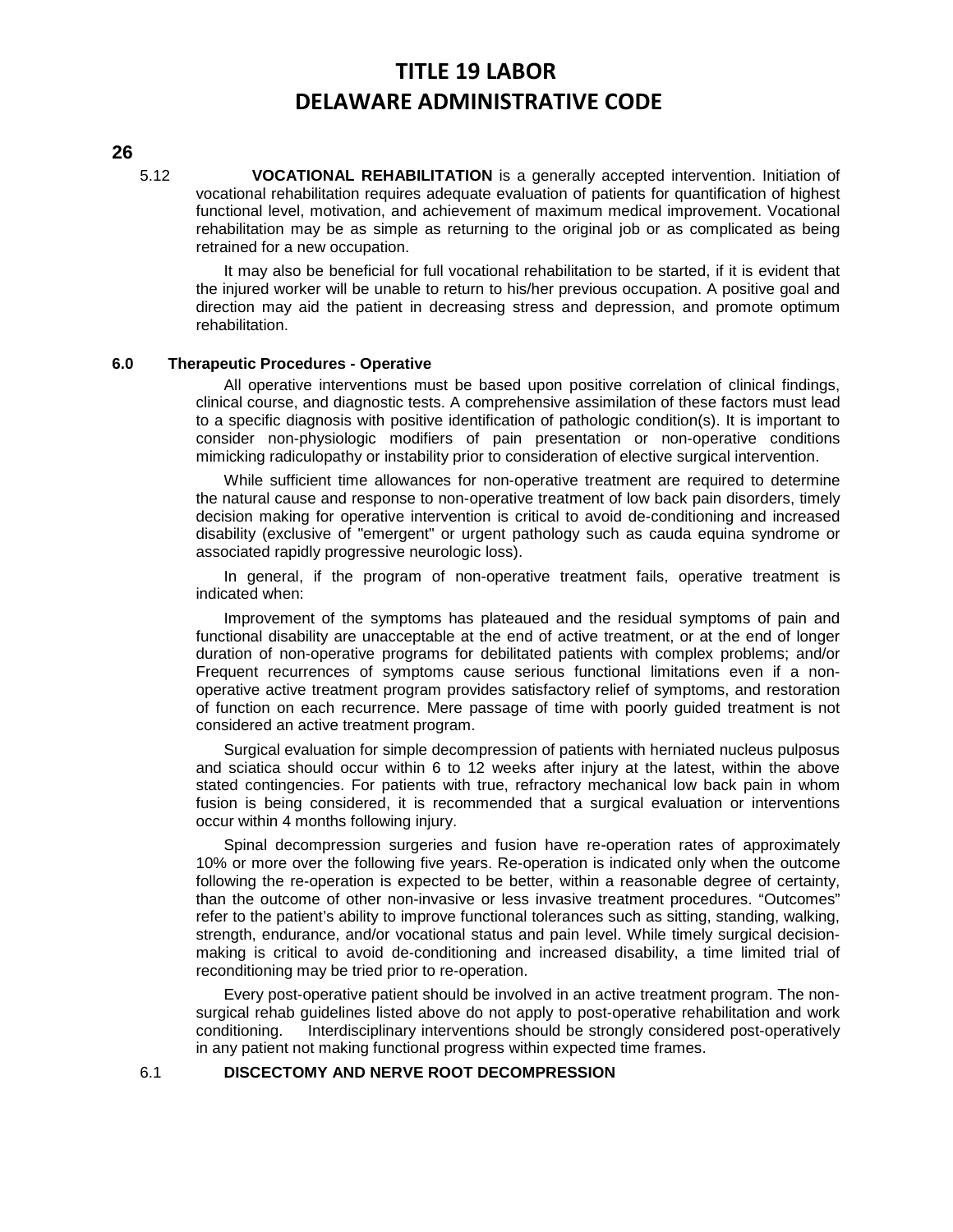- 6.1.1 **Description:** To enter into and partially remove the disc and/or Decompress Nerve Root.
- 6.1.2 **Surgical Indication**s: May include any of the following: Primary radicular symptoms, radiculopathy on exam, correlating imaging study, and failure of non-surgical care.
- 6.1.3 **Post-Operative Therapy:** A formal physical therapy program should be implemented post-operatively. Active treatment, which patients should have had prior to surgery, will frequently require a repeat of the visits previously ordered. The non-surgical rehab guidelines listed above do not apply to post-operative rehabilitation and work conditioning

## 6.2 **PERCUTANEOUS DISCECTOMY**

- 6.2.1 **Description:** An invasive operative procedure to accomplish partial removal of the disc through a needle which allows aspiration of a portion of the disc trocar under imaging control.
- 6.2.2 **Surgical Indications:** Percutaneous discectomy is indicated only in cases of suspected septic discitis in order to obtain diagnostic tissue. The procedure is not recommended for contained disc herniations or bulges with associated radiculopathy due to lack of evidence to support long-term improvement.

## 6.3 **LAMINOTOMY/LAMINECTOMY/FORAMENOTOMY/FACETECTOMY**

- 6.3.1 **Description:** These procedures provide access to produce neural decompression by partial or total removal of various parts of vertebral bone.
- 6.3.2 **Surgical Indications:** May include all of the following: Primary radicular symptoms, radiculopathy on exam, correlating imaging study, and failure of non-surgical care.
- 6.3.3 **Post-Operative Therapy:** A formal rehab program should be implemented post-operatively. Active treatment, which patients should have had prior to surgery, will frequently require a repeat of the visits previously ordered. The implementation of a gentle aerobic reconditioning program (e.g., walking) and back education within the first post-operative week is appropriate in uncomplicated post-surgical cases. Some patients may benefit from several occupational therapy visits to improve performance of ADLs. Participation in an active therapy program which includes restoration of ROM, core stabilization, strengthening, and endurance is recommended. The goals of the therapy program should include instruction in a long-term home based exercise program. The non-surgical physical therapy guidelines listed above do not apply to post-operative rehabilitation and work conditioning.

## 6.4 **SPINAL FUSION**

- 6.4.1 **Description:** Production of a rigid connection between two or more adjacent vertebrae.
- 6.4.2 **Surgical Indications**: A timely decision-making process is recommended when considering patients for possible fusion. For chronic low back problems, fusion should not be considered within the first 4 months of symptoms, except for fracture, dislocation, recurrent herniation, or gross instability

Indications for spinal fusion may include:

- 6.4.2.1 Neural arch defect Spondylolytic spondylolisthesis, congenital unilateral neural arch hypoplasia.
- 6.4.2.2 Segmental Instability Excessive motion, as in degenerative spondylolisthesis, surgically induced segmental instability.
- 6.4.2.3 Primary Mechanical Back Pain/Functional Spinal Unit Failure - Multiple pain generators objectively involving two or more of the following: (a) internal disc disruption (poor success rate if more than two disc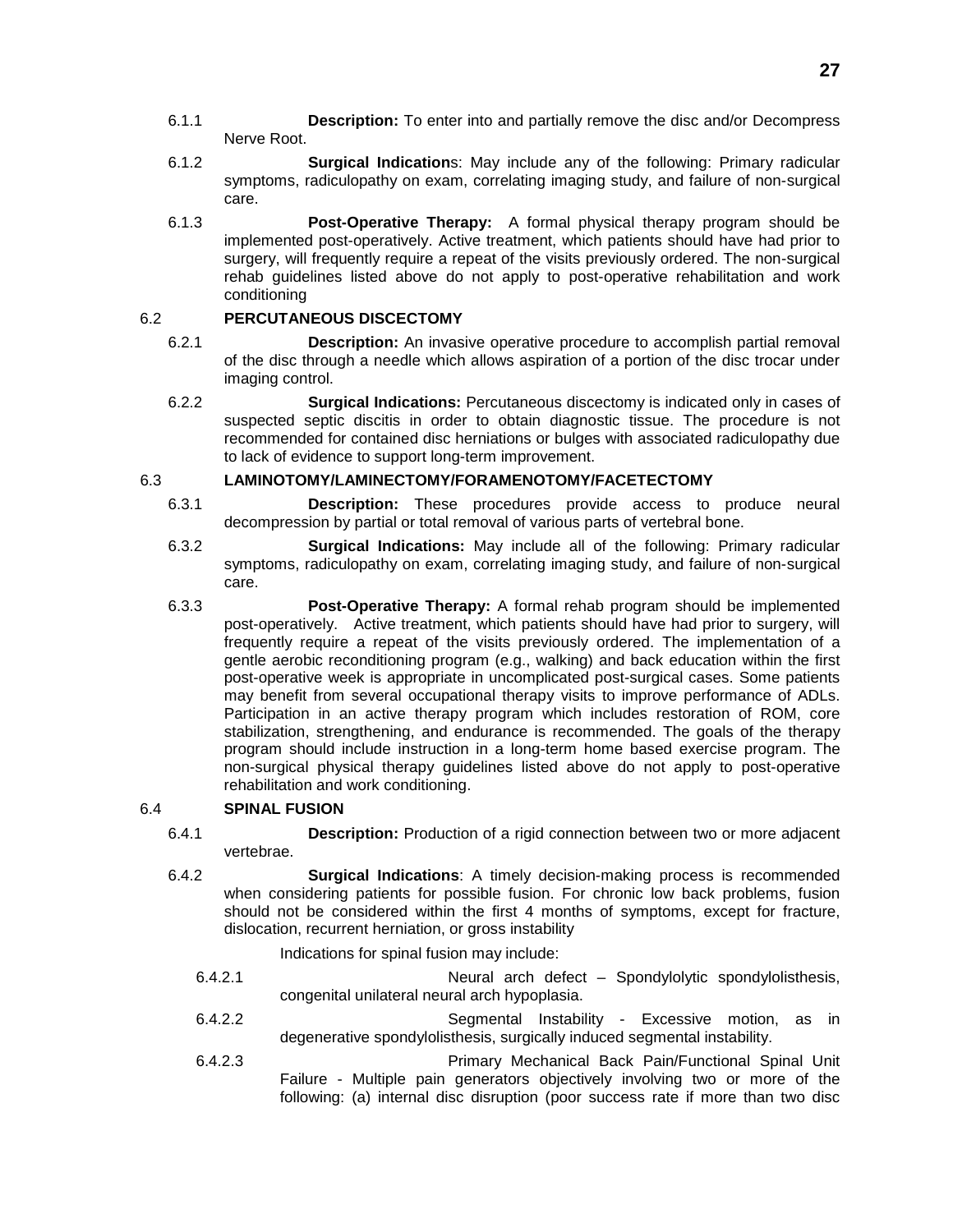involved), (b) painful motion segment, as in annular tears, (c) disc resorption, (d) facet syndrome, and or (e) ligamentous tear. (f) Degenerative disc disease.

- 6.4.2.4 Revision surgery for failed previous operation(s) if significant functional gains are anticipated.
- 6.4.2.5 History of multiple recurrent herniated discs.
- 6.4.3 **Pre-operative Surgical Indications:** Required pre-operative clinical surgical indications for spinal fusion include all of the following:
	- 6.4.3.1 Planned fusion to exceed two levels requires confirmatory second opinion.
	- 6.4.3.2 For any potential fusion surgery, it is recommended that the injured worker be encouraged to refrain from smoking for at least six weeks prior to surgery and during the period of fusion healing. Because smokers have a higher risk of non-union and higher post-operative costs, it is recommended that insurers cover a smoking cessation program peri-operatively.
- 6.4.4 **Post-operative Therapy:** A formal rehab program should be implemented post-operatively. Active treatment, which patients should have had prior to surgery, will frequently require a repeat of the visits previously ordered. The implementation of a gentle aerobic reconditioning program (e.g., walking), and back education within the first post-operative week is appropriate in uncomplicated post-surgical cases. Some patients may benefit from several occupational therapy visits to improve performance of ADLs. Participation in an active therapy program which includes core stabilization, strengthening, and endurance is recommended the goals of the therapy program should include instruction in a long-term home-based exercise program. The non-surgical physical therapy guidelines listed above do not apply to post-operative rehabilitation and work conditioning
- 6.4.5 **Return-to-Work:** Barring complications, patients responding favorably to spinal fusion may be able to return to sedentary-to-light work within 6 to 12 weeks postoperatively, light-to-medium work within 6 to 9 months post-operatively and medium-tomedium/heavy work within 6 to 12 months post-operatively. Patients requiring fusion whose previous occupation involved heavy-to-very-heavy labor should be considered for vocational assessment as soon as reasonable restrictions can be predicted. The practitioner should release the patient with specific physical restrictions and should obtain a clear job description from the employer, if necessary. Once an injured worker is off work greater than 6 months, the functional prognosis with or without fusion becomes guarded for that individual.

## 6.5 **SACROILIAC JOINT FUSION**

- 6.5.1 **Description:** Use of bone grafts, sometimes combined with metal devices, to produce a rigid connection between two or more adjacent vertebrae providing symptomatic instability as a part of major pelvic ring disruption.
- 6.5.2 **Surgical Indications:** Sacroiliac (SI) joint fusion may be indicated for stabilization of a traumatic severe disruption of the pelvic ring. This procedure has limited use in minor trauma and would be considered only on an individual case-by-case basis. In patients with typical mechanical low back pain, this procedure is considered to be investigational. Until the efficacy of this procedure for mechanical low back pain is determined by an independent valid prospective outcome study, this procedure is not recommended for mechanical low back pain.
- 6.6 **IMPLANTABLE SPINAL CORD STIMULATORS** are reserved for those low back pain patients with pain of greater than 6 months duration who have not responded to the standard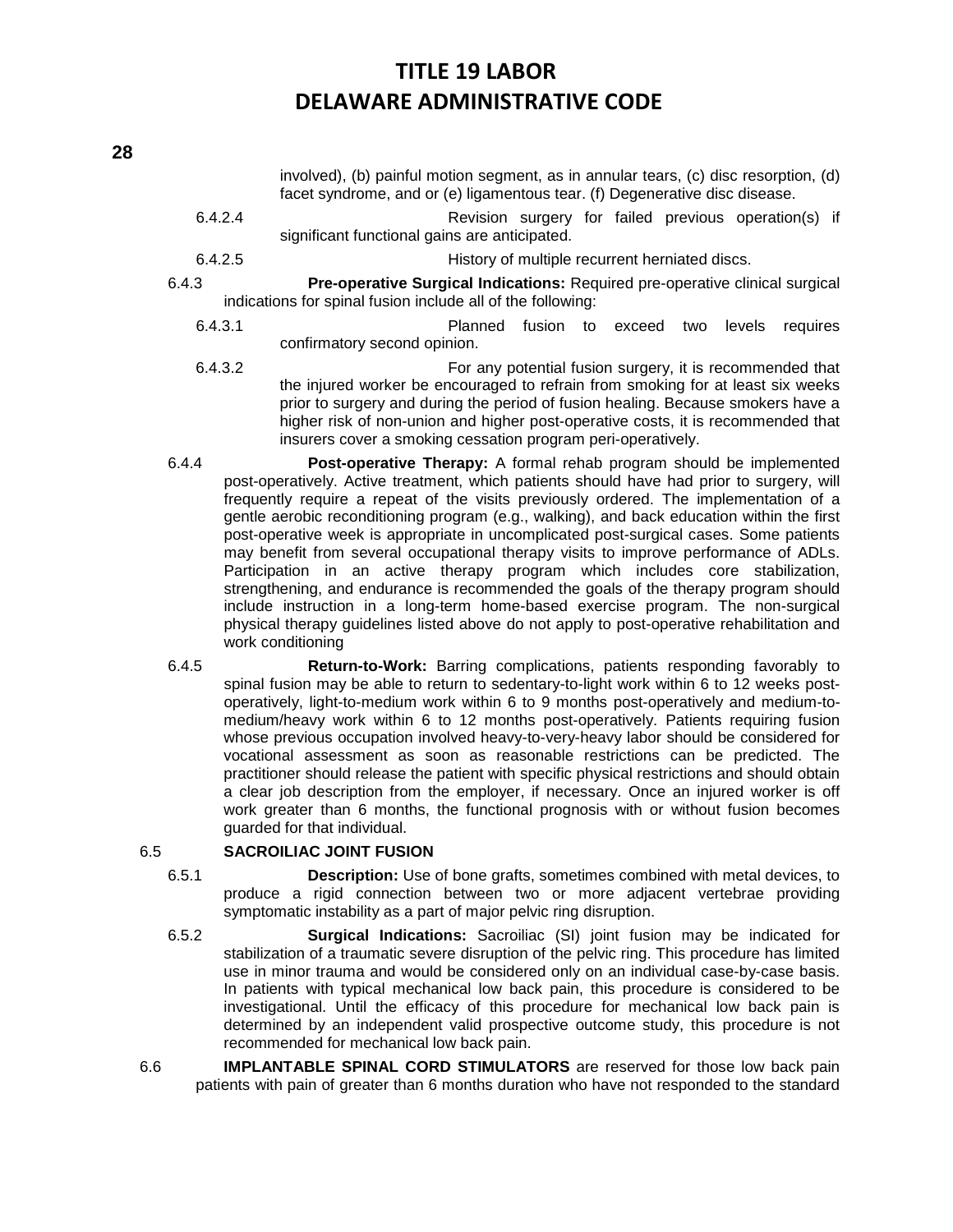non-operative or operative interventions previously discussed within this document. Refer to Division's Chronic Pain Disorder Medical Treatment Guidelines.

## 6.7 **INTRADISCAL ELECTROTHERMAL ANNULOPLASTY (IDEA**) **(more commonly called IDET, or Intradiscal Electrothermal therapy)**

- 6.7.1 **Description:** An outpatient non-operative procedure. A wire is guided into the identified painful disc using fluoroscopy. The wire is then heated at the nuclear annular junction within the disc. Physicians performing this procedure must have been trained in the procedure and should have performed at least 25 prior discograms. Prior authorization is required for IDET.
- 6.7.2 **Surgical Indications:** Failure of conservative therapy including physical therapy, medication management, or therapeutic injections. Indications may include those with chronic low back pain, disc related back pain, or pain lasting greater than 6 months. There is conflicting evidence regarding its effectiveness. In one of the most recent studies only approximately 40% of patients had greater than 50% relief of pain. Patients should be aware of these percentages. Strict adherence to the indications is recommended

The candidate should meet the following criteria:

- 6.7.2.1 Age not above 60 or under 18; and
- 6.7.2.2 Normal neurological exam; and
- 6.7.2.3 No evidence of nerve root compression on MRI; and
- 6.7.2.4 Concordant pain reproduced with provocation discography (low pressure); and
- 6.7.2.5 Functionally limiting low back pain far in excess of leg pain for at least 6 months; and
- 6.7.2.6 No evidence of inflammatory arthritis, spinal conditions mimicking low back pain, moderate to severe spinal stenosis, spinal instability, disc herniation, or medical or metabolic diseases precluding follow-up rehabilitation; and
- 6.7.2.7 Disc height greater than 50% of adjacent normal disc; and
- 6.7.2.8 No previous IDET procedure at the same level.
- 6.7.3 **Post-Procedure Therapy:** Some cases may require epidural injection after the IDET procedure has been performed. A corset should be used for the first 6 weeks. Sitting upright is limited to 30 to 45 minutes for the first two weeks. A formal physical therapy program should be implemented post-operatively. Some patients may benefit from several occupational therapy visits to improve performance of ADLs. Rehabilitation may take as long as 6 months and include stretching during the first month, floor exercises in the second month, 3 to 5 consecutive months of progressive exercise program, and sport activities in the 5th and 6th months as tolerated. The goals of the therapy program should include instruction in a long-term home-based exercise program. The non-surgical physical therapy guidelines listed above do not apply to post-operative rehabilitation and work conditioning

**Return to Work:** Barring complications, may be able to return to limited duty after one to two weeks. A corset should be used for the first six weeks. Sitting upright is limited to 30 to 45 minutes for the first two weeks. Zero to 10 pounds lifting limits for first 6 weeks post-procedure. If successful, patients may return to medium work category (20 to 50 pounds per DOT standards) at 4 to 6 months.

6.8 **LASER DISCECTOMY** involves the delivery of laser energy into the center of the nucleus pulposus using a fluoroscopically guided laser fiber under local anesthesia. The energy denatures protein in the nucleus, causing a structural change which is intended to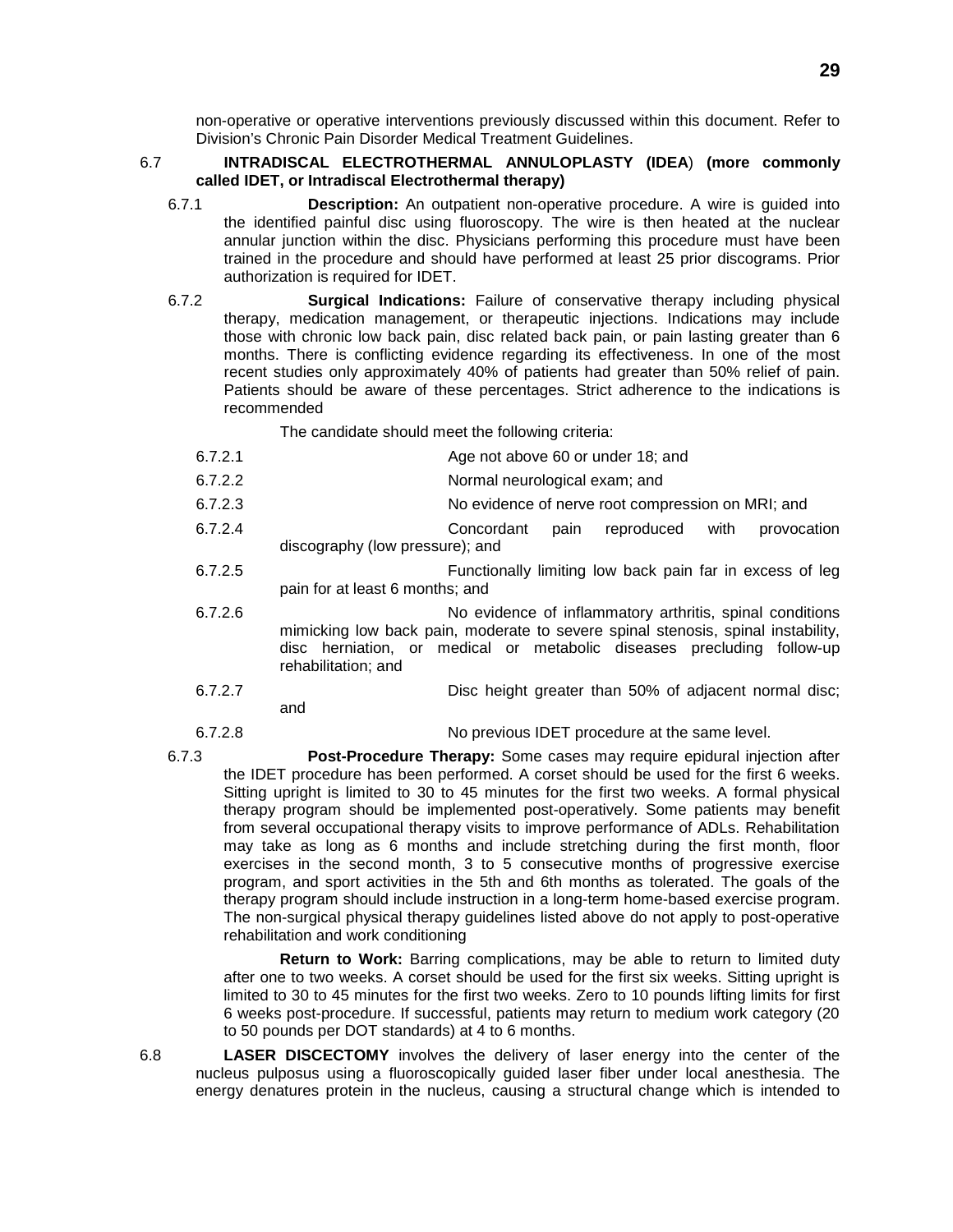reduce intradiscal pressure. Its effectiveness has not been shown. Laser discectomy is not recommended.

#### 6.9 **ARTIFICIAL LUMBAR DISC REPLACEMENT**

6.9.1 **Description:** involves the insertion of a prosthetic device into an intervertebral space from which a degenerated disc has been removed, sparing only the peripheral annulus. The endplates are positioned under intraoperative fluoroscopic guidance for optimal placement in the sagittal and frontal planes. The prosthetic device is designed to distribute the mechanical load of the vertebrae in a physiologic manner and maintain range of motion.

General selection criteria for lumbar disc replacement includes symptomatic onelevel degenerative disc disease. The patient must also meet fusion surgery criteria, and if the patient is not a candidate for fusion, a disc replacement procedure should not be considered. Additionally, the patient should be able to comply with pre-and post-surgery protocol.

The theoretical advantage of total disc arthroplasty is that it preserves range of motion and physiologic loading of the disc. This could be an advantage for adults who are physically active. Studies do not demonstrate a long-term advantage of measured function or pain over comparison groups undergoing fusion. The longevity of this prosthetic device has not yet been determined. Significant technical training and experience is required to perform this procedure successfully. Surgeons must be wellversed in anterior spinal techniques and should have attended appropriate training courses, or have undergone training during a fellowship. Mentoring and proctoring of procedures is highly recommended. Reasonable pre-operative evaluation may include an angiogram to identify great vessel location. The angiogram may be either with contrast or with magnetic resonance imaging. An assistant surgeon with anterior access experience is required.

#### 6.9.2 **Surgical Indications:**

Symptomatic one-level degenerative disc disease established by objective testing (CT or MRI scan followed by positive provocation discogram, if necessary).

Symptoms unrelieved after six months of active non-surgical treatment, including physical medicine and manual therapy interventions.

#### 6.9.3 **Contraindications:**

Significant spinal deformity/scoliosis Facet joint arthrosis Spinal instability Deficient posterior elements Infection Any contraindications to an anterior abdominal approach (including multiple prior abdominal procedures) Previous compression or burst fracture at the surgical level Spinal canal stenosis Spondylolysis Spondylolisthesis greater than 3 mm Osteoporosis or any metabolic bone disease Chronic steroid use or use of other medication known to interfere with bone or soft tissue healing Autoimmune disorder Allergy to device components/materials Morbid obesity (e.g., body/mass index [BMI] of greater than 40, over 100 pounds overweight) Active malignancy

6.9.4 **Post-operative Therapy**: Bracing may be appropriate. A formal therapy program should be implemented post-operatively. Active treatment, which patients may have had prior to surgery, will frequently require a repeat of the visits previously ordered. The implementation of a gentle aerobic reconditioning program (e.g., walking) and back education within the first post-operative week is appropriate in uncomplicated postsurgical cases. Some patients may benefit from several occupational therapy visits to improve performance of ADLs. Participation in an active therapy program which includes restoration of ROM, core stabilization, strengthening, and endurance is recommended to be initiated at the discretion of the surgeon. Lifting and bending are usually limited for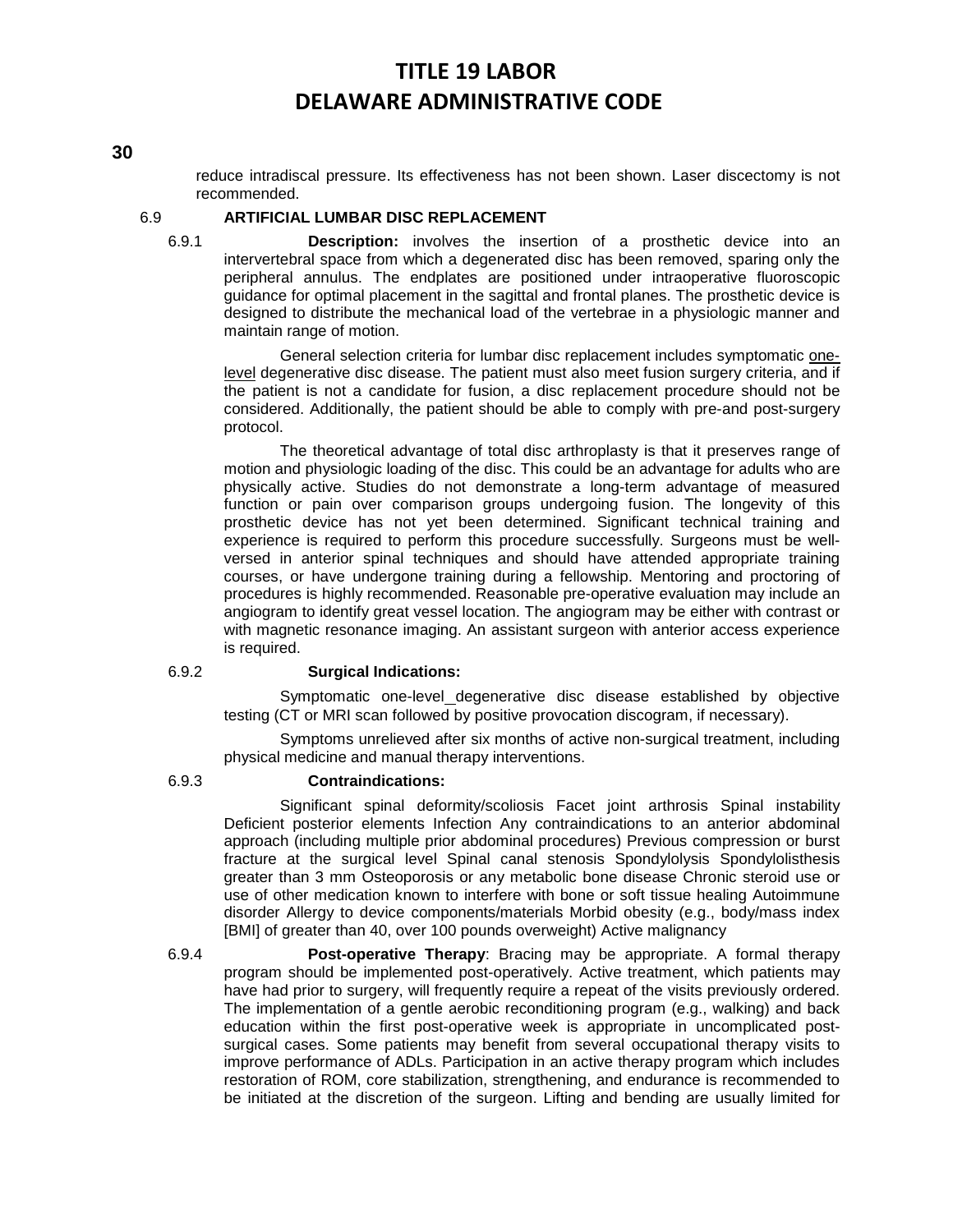several months at least. Sedentary duty may be able to begin within six weeks in uncomplicated cases. The goals of the therapy program should include instruction in a long-term home based exercise program. The non-surgical therapy guidelines listed above do not apply to post-operative rehabilitation and work conditioning

#### 6.10 **KYPHOPLASTY**

- 6.10.1 **Description:** A surgical procedure for the treatment of symptomatic thoracic or lumbar vertebral compression fractures, most commonly due to osteoporosis or other metabolic bone disease, and occasionally with post-traumatic compression fractures and minor burst fractures that do not significantly compromise the posterior cortex of the vertebral body. Pain relief can be expected in approximately 90% of patients. Vertebral height correction is inconsistent, with approximately 35% to 40% of procedures failing to restore height or kyphotic angle.
- 6.10.2 **Operative Treatment:** Kyphoplasty involves the percutaneous insertion of a trocar and inflatable balloon or expanding polymer into the vertebral body, which reexpands the body, elevating the endplates and reducing the compression deformity. Polymethylmethacrylate (PMMA) bone cement is injected under low pressure into the cavity created by the balloon inflation. In contrast to vertebroplasty, which introduces PMMA cement under high pressure, the space created by balloon inflation allows a higher viscosity PMMA to be injected under lower pressure, which may reduce the risks associated with extravertebral extravasation of the material. There may be an advantage to performing the procedure within one month of the fracture, since the elevation of the endplates may be more readily achieved than when the procedure is delayed.
- 6.10.3 **Surgical Indications:** Kyphoplasty is an accepted treatment for the following indications:

Compression fracture vertebral height loss between 20% and 85% Vertebral height

restoration.

Kyphoplasty is more likely to increase vertebral height if performed within 30

days of fracture occurrence

### 6.10.4 **Contraindications:**

The presence of neurologic compromise related to fracture High-velocity fractures with a significant burst component Significant posterior vertebral body wall fracture Severe vertebral collapse (vertebra plana) Infection, and Coagulopathy

## 6.11 **VERTEBROPLASTY**

6.11.1 **Description:** a procedure for the treatment of painful thoracic and lumbar vertebral compression fractures caused by osteoporosis or other metabolic bone disease. Polymethylmethacrylate (PMMA) bone cement is injected with high pressure into the vertebral body via an 11- to 13-gauge needle, with the goal of stabilizing the spine and relieving pain. The procedure does not correct spinal deformity. Pain relief can be expected in approximately 90% of patients. Vertebral height correction is inconsistent, with approximately 35% to 40% of procedures failing to restore height or kyphotic angle.

## 6.11.2 **Indications:**

Compression fracture of preferably less than 30 days Vertebral height loss between 20% and 85% Intact posterior wall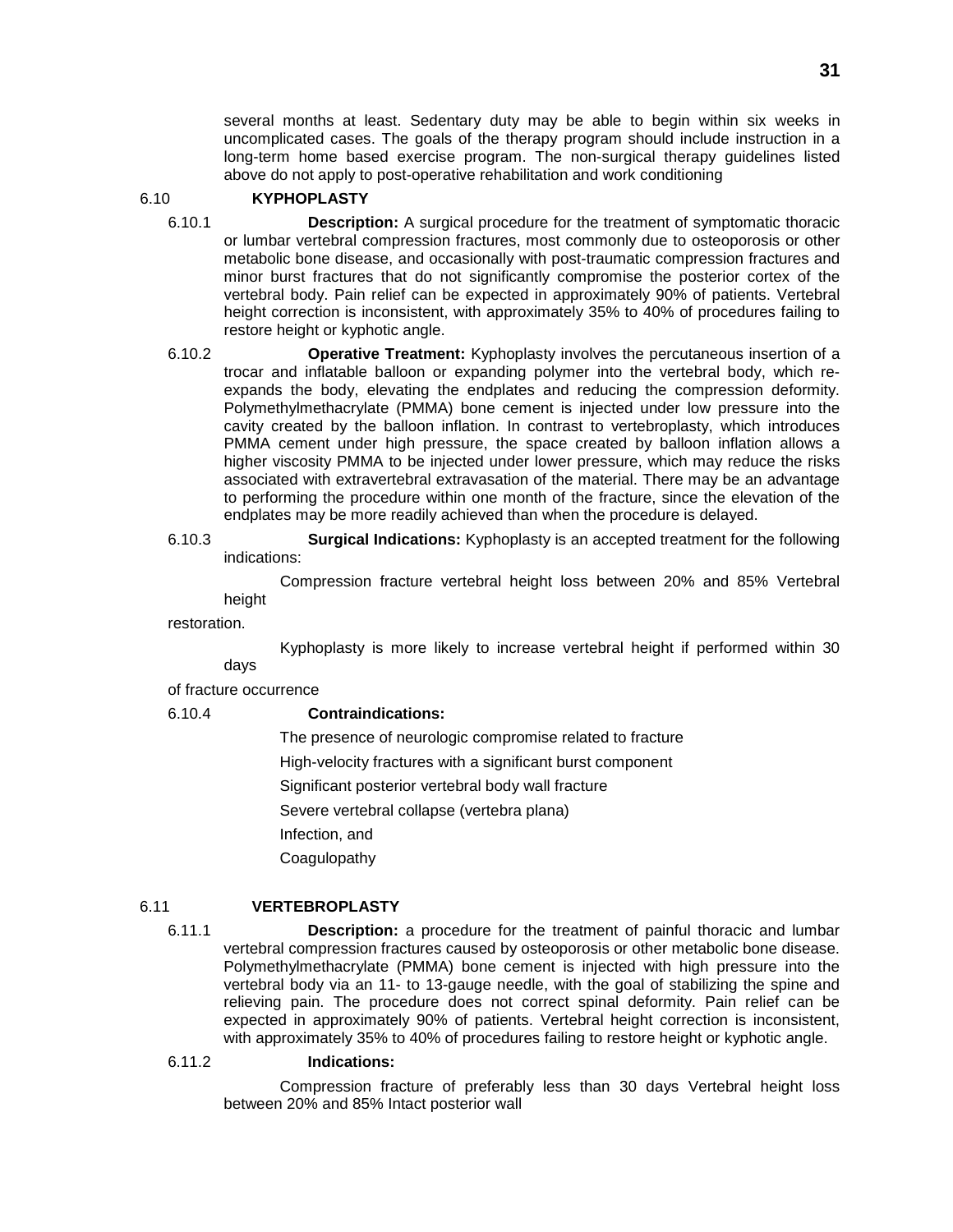## 6.11.3 **Contraindications:**

The presence of neurologic compromise related to the fracture; High velocity fractures with a significant burst component. Posterior vertebral body wall fracture; Severe vertebral collapse (vertebra plana); and Infection; and Coagulopathy

- 6.12 **PERCUTANEOUS RADIOFREQUENCY DISC DECOMPRESSION** is an investigational procedure which introduces a 17 gauge cannula under local anesthesia and fluoroscopic guidance into the nucleus pulposus of the contained herniated disc, using radiofrequency energy to dissolve and remove disc material. Pressure inside the disc is lowered as a result. There have been no randomized clinical trials of this procedure at this time. Percutaneous radiofrequency disc decompression is not recommended.
- 6.13 **NUCLEUS PULPOSUS REPLACEM**ENT involves the introduction of a prosthetic implant into the intervertebral disc, replacing the nucleus while preserving the annulus fibrosus. It is limited to investigational use in the United States at this time. It is not recommended.
- 6.14 **EPIDUROSCOPY AND EPIDURAL LYSIS OF ADHESIONS** (Refer to Injections-Therapeutic).
- 6.15 **INTRAOPERATIVE MONITORING** is a common intraoperative electrodiagnostic technique that may include somatosensory evoked potentials (SSEP), motor evoked potentials (MEP), or pedicle screw monitoring. The monitoring procedure may be used to evaluate spinal cord integrity and screw placement during the operative procedure. The use of intraoperative monitoring can be anticipated to become more common as percutaneous spinal procedures gain greater acceptance.

### **13 DE Reg. 1558 (06/01/10)**

### **7.0 General Guidelines**

### 7.1 **Global Reimbursement**

The reimbursement allowances for surgical procedures are based on a global reimbursement concept that covers performing the basic service and the normal range of care required after surgery.

Global reimbursement includes:

- 7.1.1 The operation per se
- 7.1.2 Local infiltration, metacarpal/metatarsal/digital block or topical anesthesia
- 7.1.3 Subsequent to the decision and/or authorization for surgery, one related E/M encounter on the date immediately prior to or on the date of the procedure (including history and physical), but does not include the initial consultation
- 7.1.4 Immediate postoperative care, including dictating operative notes, talking with the family and other physicians
- 7.1.5 Writing orders
- 7.1.6 Evaluating the patient in the post anesthesia recovery area
- 7.1.7 Normal, uncomplicated follow-up care for the time periods indicated in the follow- up days (FUD) column to the right of each procedure code. The number in that column establishes the days during which no additional reimbursement is allowed for the usual care provided following surgery, absent complications or unusual circumstances.
- 7.1.8 The maximum reimbursement allowances cover all normal postoperative care, including the removal of sutures by the surgeon or associate. Follow-up days are specified by procedure.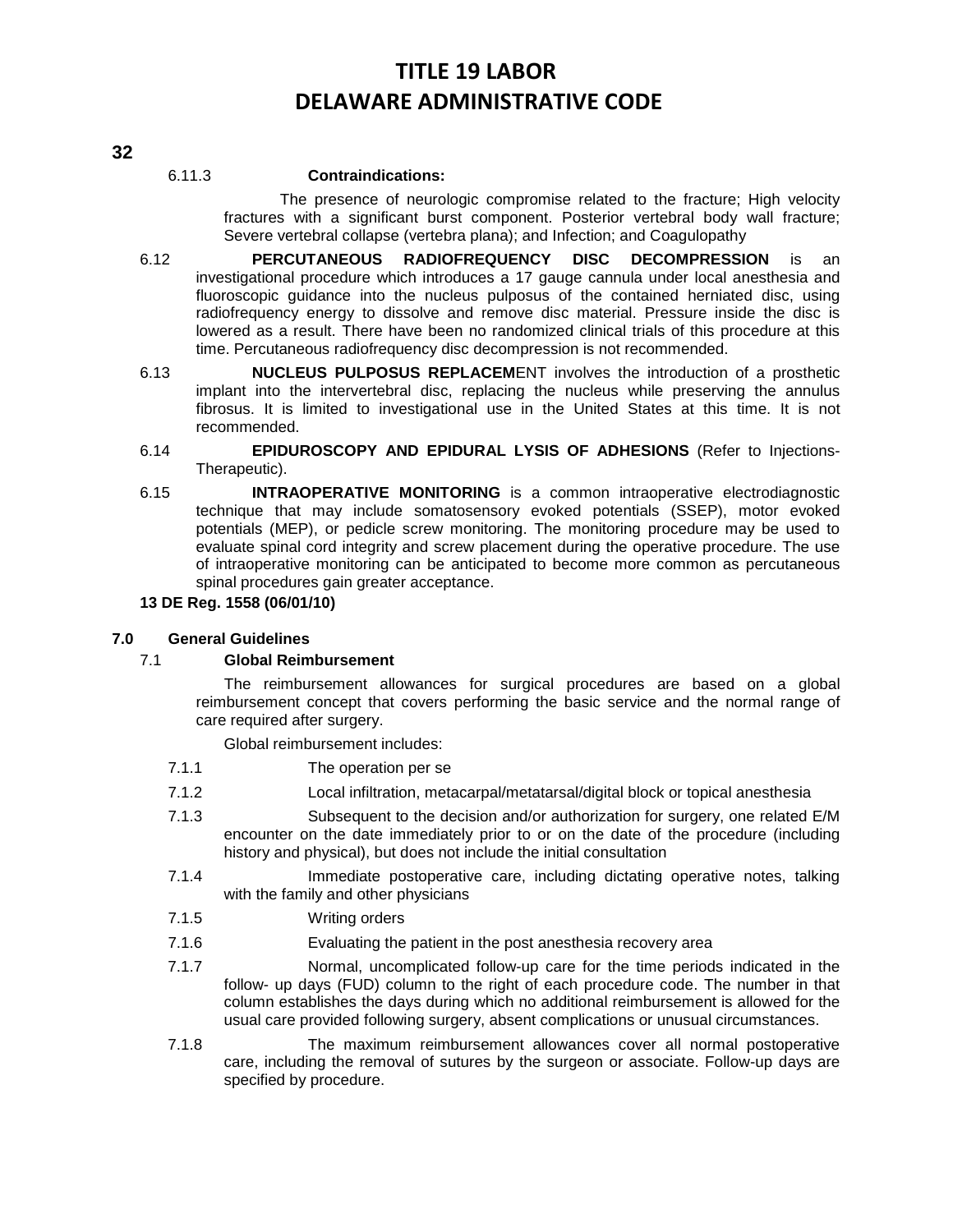Follow-up days listed are for 0, 10, or 90 days and are listed in the Fee Schedule as 000, 010, or 090.

## 7.2 **Implants**

Bone morphogenetic protein is an FDA approved biologic fusion and fracture healing aid. Its use in spine and fracture surgery represents the standard of care in our community, and in both on-label and off-label applications is accepted and to be reimbursed to the facility providing the implant, at rates consistent with implant payment rates determined under the respective ASC and hospital reimbursement guidelines

## 7.3 **Surgical Assistant**

- 7.3.1 Physician surgical assistant For the purpose of reimbursement, a physician who assists at surgery is reimbursed as a surgical assistant. Assistant surgeons should use modifier 80 and are allowed twenty percent (20%) of the maximum reimbursement allowance (MRA) for the procedure(s).
- 7.3.2 Registered Nurse Surgical Assistant or Physician Assistant
	- 7.3.2.1 A physician assistant, or registered nurses who have completed an approved first assistant training course, may be allowed a fee when assisting a surgeon in the operating room (O.R.).
	- 7.3.2.2 The maximum reimbursement allowance for the physician assistant or the registered nurse first assistant (RNFA) is twenty percent (20%) of the surgeon's fee for the procedure(s) performed.
	- 7.3.2.3 Under no circumstances will a fee be allowed for an assistant surgeon and a physician assistant or RNFA at the same surgical encounter.
	- 7.3.2.4 Registered nurses on staff in the O.R. of a hospital, clinic, or outpatient surgery center do not qualify for reimbursement as an RNFA.

### 7.4 **Therapeutic Procedures**

Therapeutic procedures (injecting into cavities, nerve blocks, etc.) (CPT codes 20526– 20610, 64400, 64450) may be billed in addition to the medical care for a new patient. (Use appropriate level of service plus injection.) In follow-up cases for additional therapeutic injections and/or aspirations, an office visit is only indicated if it is necessary to re-evaluate the patient. In this case, a minimal visit may be listed in addition to the injection. Documentation supporting the office visit charge must be submitted with the bill to the payer. This is clarified in the treatment guidelines in a more specific manner. Trigger point injection is considered one procedure and reimbursed as such regardless of the number of injection sites. Two codes are available for reporting trigger point injections. Use 20552 for injection(s) of single or multiple trigger point(s) in one or two muscles or 20553 when three or more muscles are involved.

### 7.5 **Intervertebral Biomechanical Device(s) and Use of Code 22851**

Code 22851 describes the application of an intervertebral biomechanical device to a vertebral defect or interspace. Code 22851 should be listed in conjunction with a primary procedure without the use of modifier 51. The use of 22851 is limited to one instance per single interspace or single vertebral defect regardless of the number of devices applied and infers additional qualifying training, experience, sizing, and/or use of special surgical appliances to insert the biomechanical device. Qualifying devices include manufactured synthetic or allograft biomechanical devices, or methyl methacrylate constructs, and are not dependant on a specific manufacturer, shape, or material of which it is constructed. Qualifying devices are machine cut to specific dimensions for precise application to an intervertebral defect. (For example, the use of code 22851 would be appropriate during a cervical arthrodesis (22554) when applying a synthetic alloy cage, a threaded bone dowel, or a machine cut hexahedron cortical, cancellous, or cortico cancellous allograft biomechanical